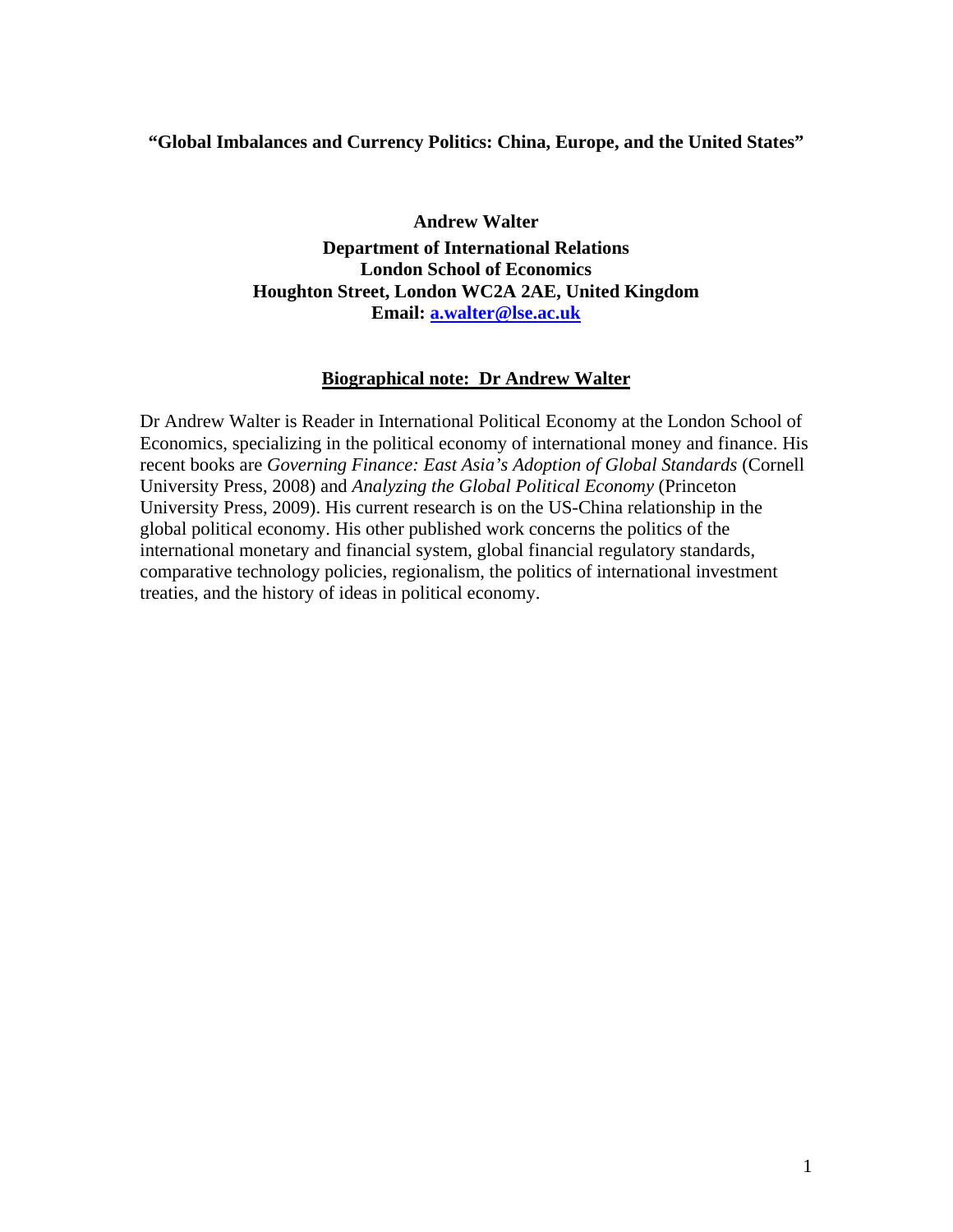#### **Global Imbalances and Currency Politics: China, Europe, and the United States**

At the core of contemporary international macroeconomic policy problems is a new "G3" comprised of China, the European Union (EU) and the United States (US). This group shares some characteristics with the earlier G3 of Japan, Germany and the US that so dominated the political economy of global macroeconomic imbalances in the 1970s and 1980s. The new G3 is even more weakly institutionalized than its predecessor and is also visibly lopsided, reflecting considerable economic and political asymmetries between the three players. It distributes costs and benefits very unevenly between and within the major blocs and is consequently highly contentious. The new G3 also has some important differences with the old, notably the novel presence of a major developing country member and an imperfectly integrated regional association. Both factors, I suggest, considerably complicate the process of macroeconomic policy coordination within and beyond the G3. The first factor has received most attention, especially in the contention of some commentators that China has been deliberately manipulating its exchange rate to obtain a competitive advantage, that its policies have been responsible for the emergence of large payments imbalances, and that China refuses to play by the established rules of the game (e.g. Bergsten 2008; Wolf 2009). The second factor has received much less attention, but recent evidence suggests that despite the growing importance of the euro as a global currency and of the euro area in global commerce, the EU also remains poorly equipped to play a constructive role in global macroeconomic policy coordination. For these and other reasons, I argue that it is not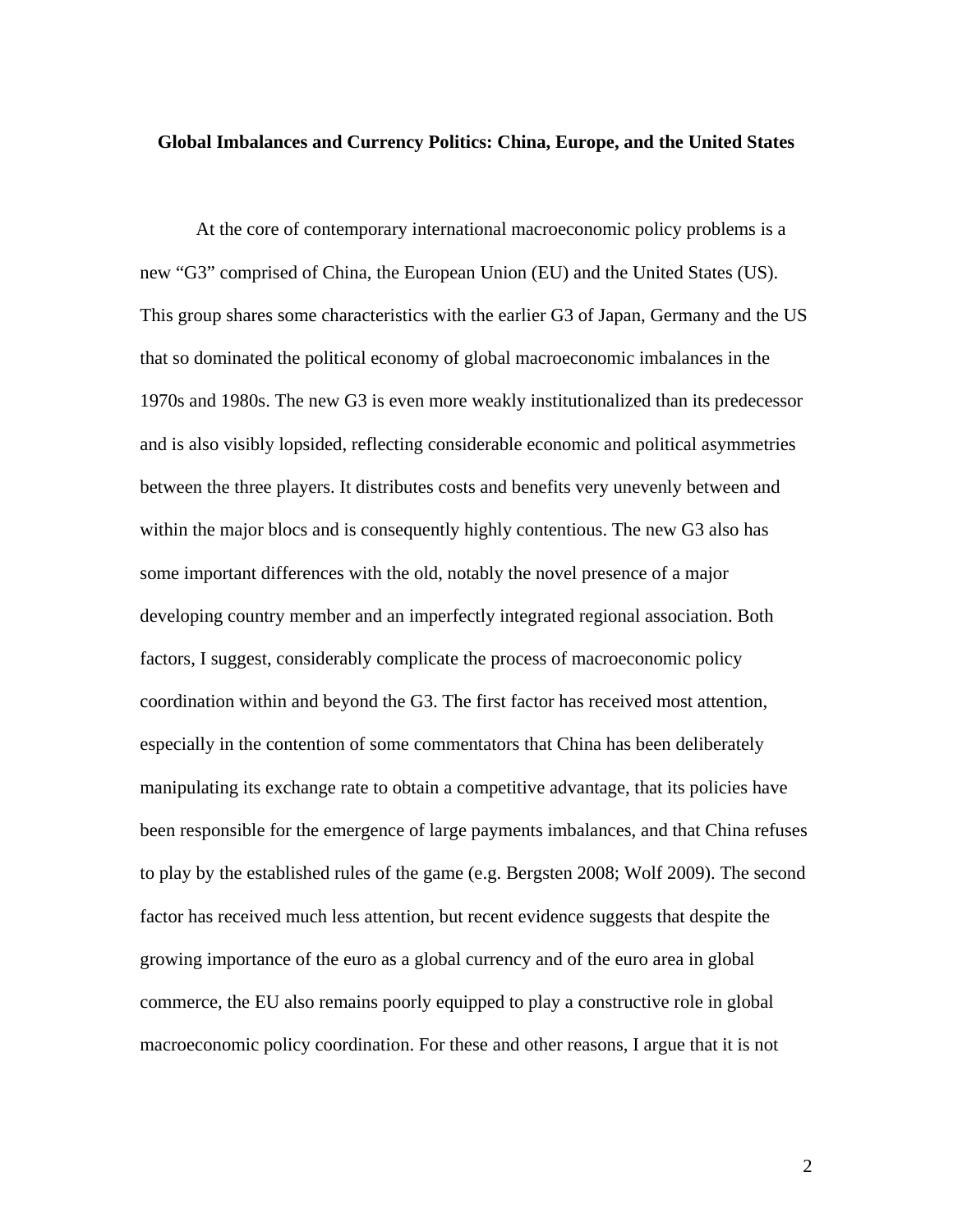surprising that recent attempts to revive international macroeconomic policy coordination have proven disappointing.

The first part of the chapter briefly summarizes the debate and evidence on global imbalances and renminbi (RMB) undervaluation. The second section outlines the set of global rules and norms<sup>[1](#page-2-0)</sup> concerning currency management and macroeconomic policy coordination. The third section asks whether the three major players, China, the US, and the EU, accept or disregard these rules and norms in making their own macroeconomic policy choices. The fourth section concludes by asking what this story tells us about power in the evolving global political economy and the possibilities of collective management of economic interdependence in the post-G7 era.

I argue that the existing international rules and norms relating to macroeconomic policy are much tighter as regards currency choices than in the area of monetary and fiscal policy. This imbalance within the regime itself has favoured the advanced countries, which have opted for floating exchange rates, and disfavors China, which has only partially liberalized its exchange rate. None of the G3 countries are good citizens as regards international macroeconomic policy coordination: all have demonstrated limited regard for multilateral policy surveillance and coordination processes in their policy choices. Both the US and EU have used the global regime to try to force a reluctant China to accept first mover adjustment costs, but their ability to do so differs markedly. The

<span id="page-2-0"></span> $<sup>1</sup>$  I use "international rules" to mean the prescriptive international law contained in</sup> treaties, and "international norms" to mean generally accepted standards of behaviour that are sometimes related to but not necessarily codified in international treaty law.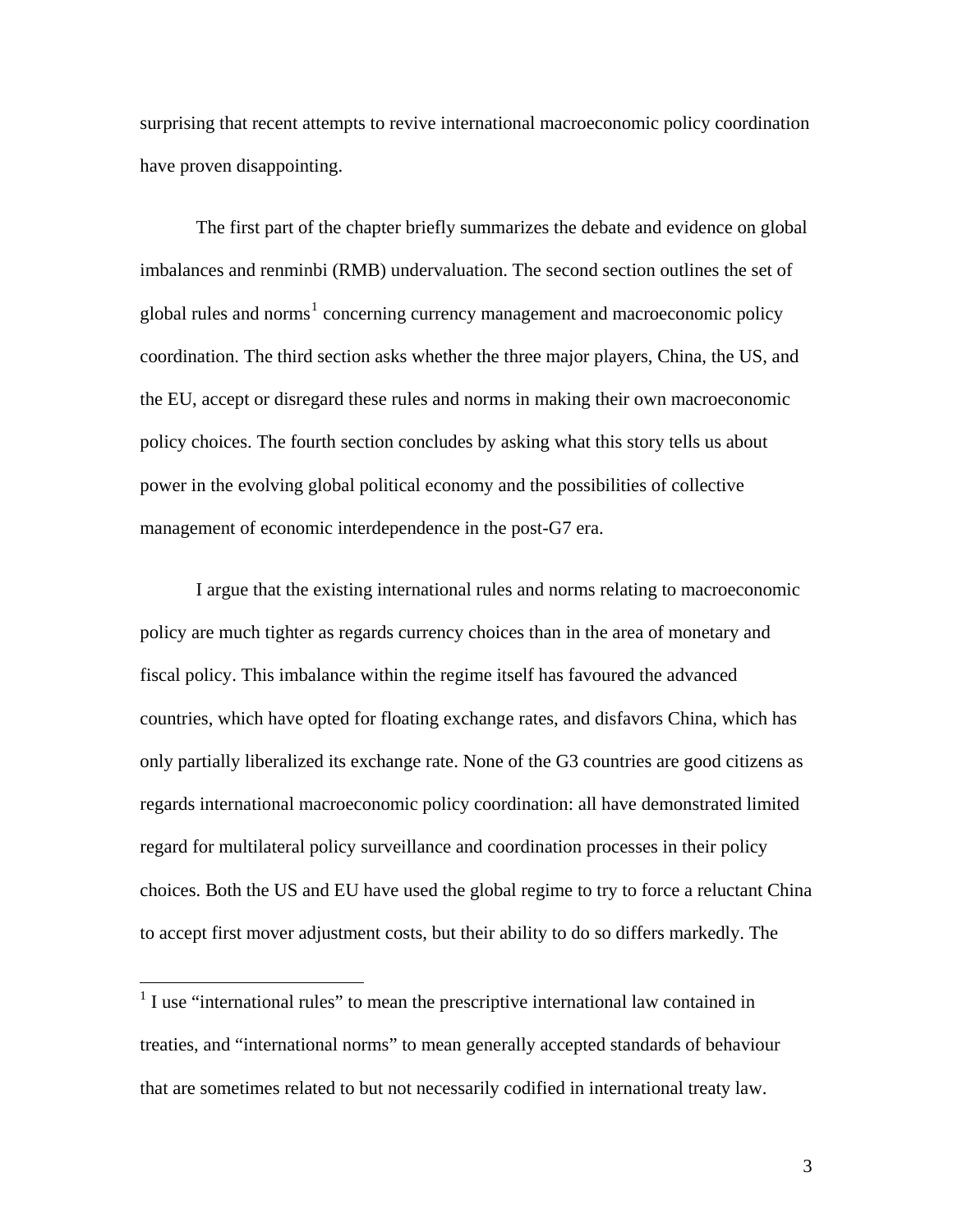relative openness of the US policymaking system to interest group influence and the relative coherence of its institutional structure give the US much greater leverage over China. The EU has found it much more difficult to act coherently at the global level, at the expense of particular sectors within Europe and its own status within the global system.

## 1 The (re-)emergence of global imbalances and exchange rate politics

Among the major developed countries, there was a growing consensus from the middle of this decade that China's fixed exchange rate peg against the US dollar had entailed an increasing real undervaluation of the RMB and that this was a serious threat to global economic stability. The undervaluation was increasingly regarded as an important cause of the global imbalances in the structure of international payments, in particular of America's large current account deficits and China's growing surpluses (figure 1). $^2$  $^2$  In February 2005, G7 finance ministers and central bankers called on unspecified countries to accept that "more flexibility in exchange rates is desirable for major countries or economic areas that lack such flexibility to promote smooth and widespread adjustments in the international financial system."<sup>[3](#page-3-1)</sup> Reflecting disappointment at the results of China's modest liberalization of its currency regime in

<span id="page-3-1"></span><span id="page-3-0"></span><sup>2</sup> Global imbalances referred to the increasingly large imbalances of payments on current account between the US and the rest of the world, notably China, Japan, and the Middle East. For early contributions to the debate, see Bernanke (2005); Cooper (2005); Dooley, Folkerts-Landau, and Garber (2003); IMF (2005), ch.3; and Obstfeld and Rogoff (2004). <sup>3</sup> Statement of G7 Finance Ministers and Central Bank Governors, London, February 4-5, 2005.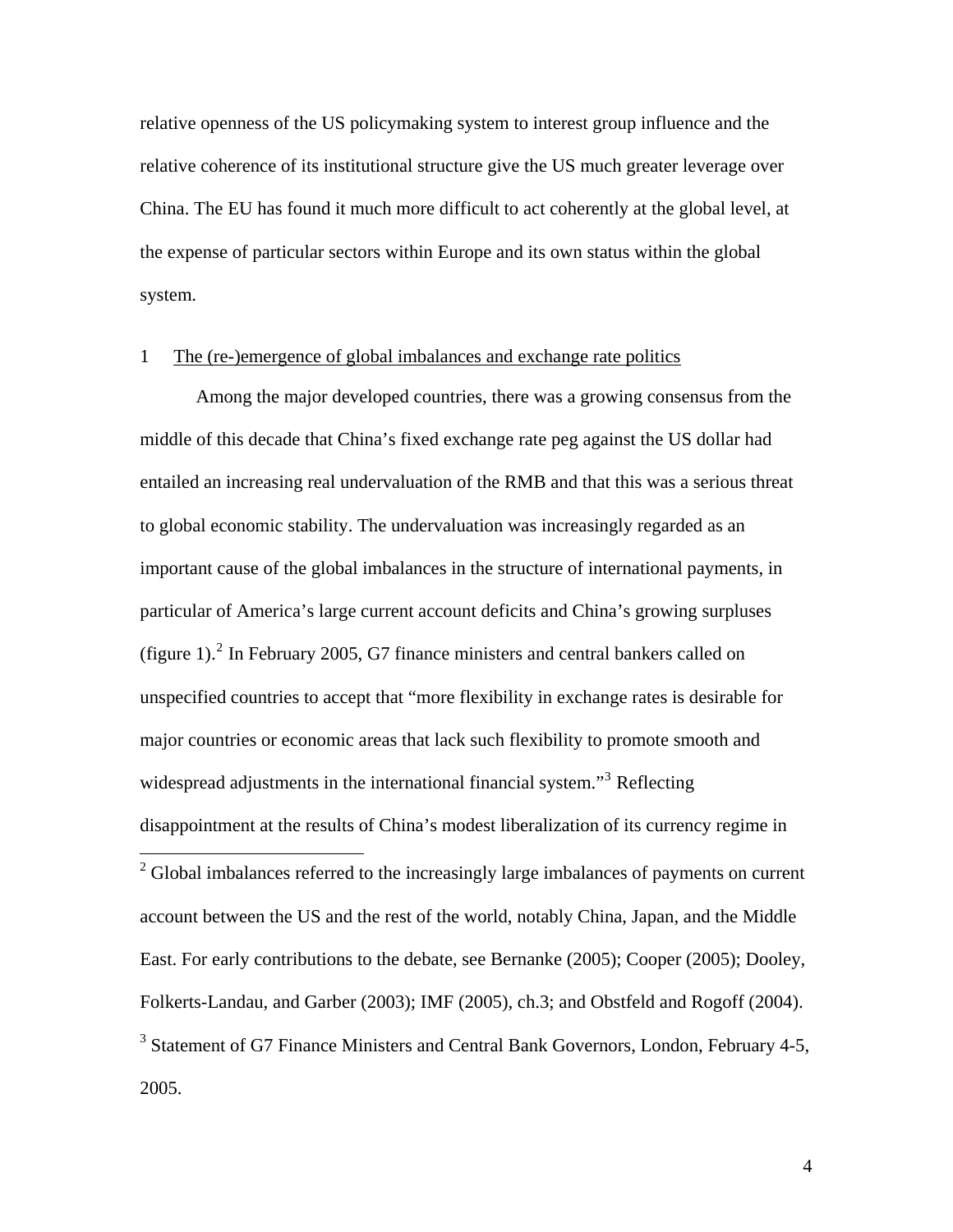July 2005, the G7 then called explicitly in April 2006 for further appreciation of the RMB: "In emerging Asia, particularly China, greater flexibility in exchange rates is critical to allow necessary appreciations, as is strengthening domestic demand, lessening reliance on export-led growth strategies, and actions to strengthen financial sectors."<sup>[4](#page-4-0)</sup>

<span id="page-4-0"></span> 4 Statement by G7 Finance Ministers and Central Bank Governors, April 21, 2006.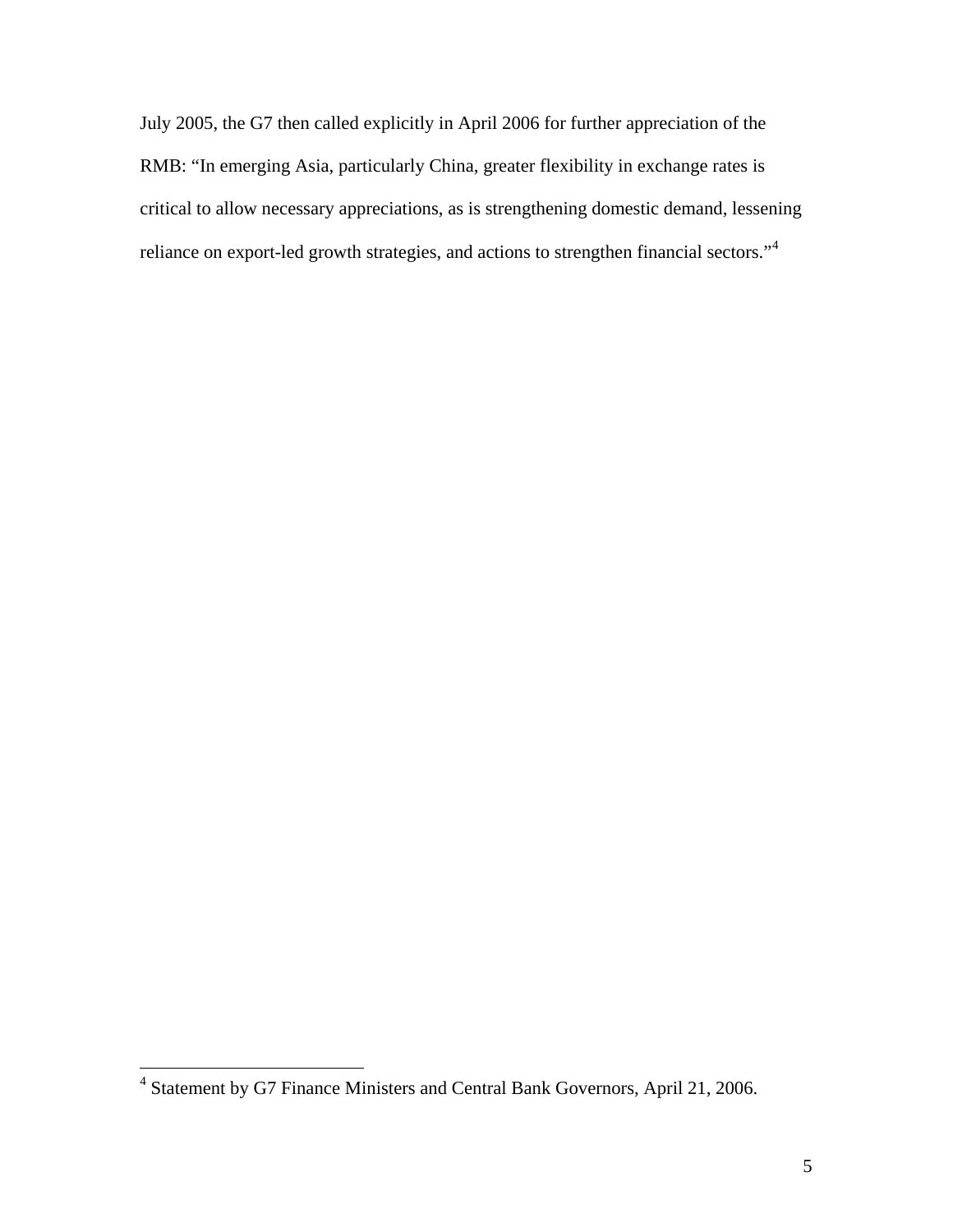

Figure 1. Current accounts, major countries/regions, 1980-2008, US\$ billions. Source: IMF, *World Economic Outlook* database. 2007 and 2008 figures are estimates as of April 2009.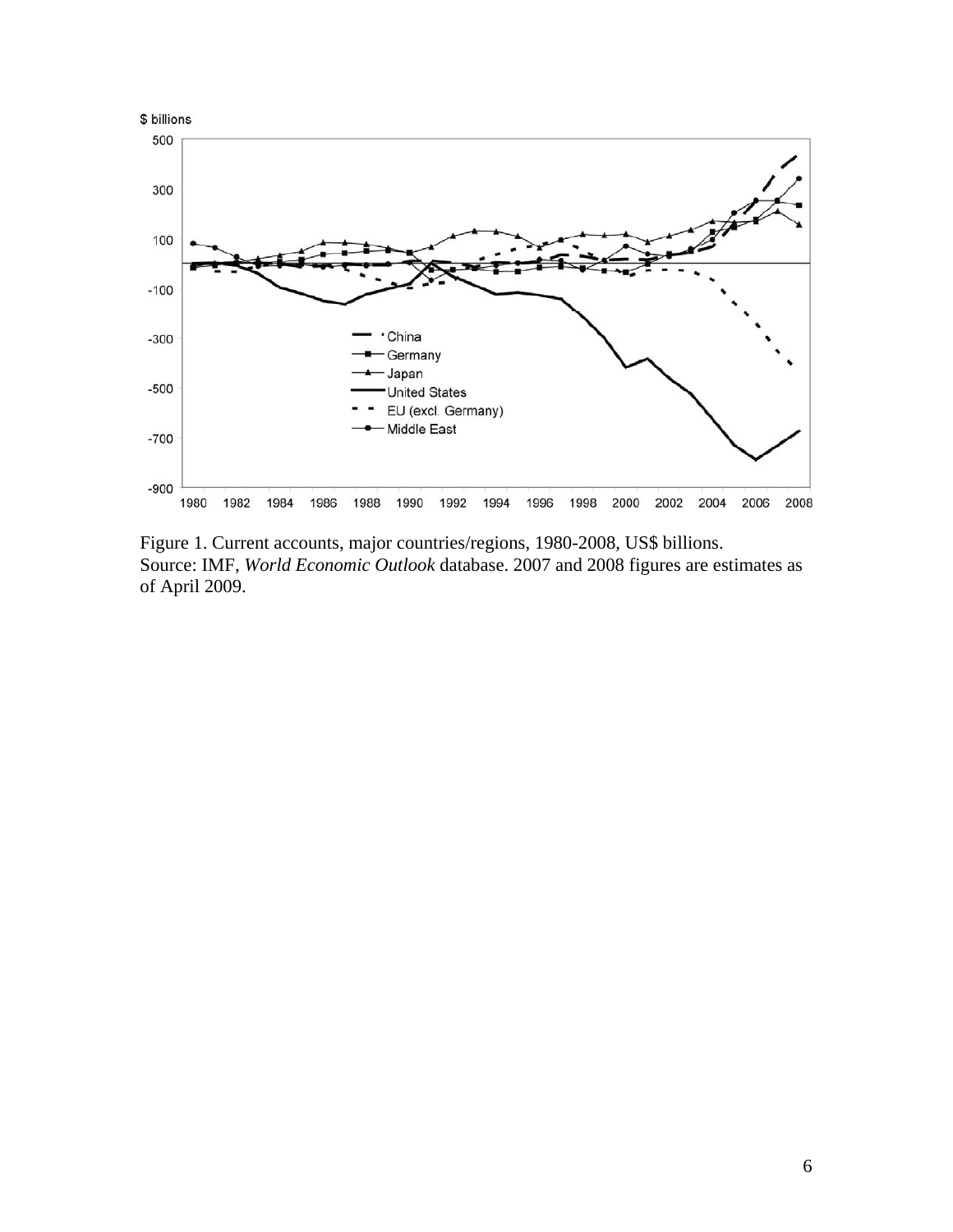After 2006, the nominal value of the RMB rose against the US dollar and fell against the euro (figure 2). From July 2005 to the middle of 2008, the RMB appreciated against the US dollar by about 15%, with the rate of appreciation accelerating in late 2007. Over the same period, the RMB *depreciated* against the euro by about 15% as the latter currency rose against the dollar. Since China's total productivity growth probably exceeded that in the advanced countries, the *real* RMB appreciation against the dollar was almost certainly somewhat less than 15% over this period and the real depreciation of the RMB against the euro (and more recently the Japanese yen) was greater.<sup>[5](#page-6-0)</sup> On a real trade-weighted basis, the RMB may have appreciated by 5-10% since 2005 (Garcia-Herrero and Koivu 2009: 2).

<span id="page-6-0"></span><sup>5</sup> See National Science Board (2008), vol. 1, ch.6:

<http://www.nsf.gov/statistics/seind08/c6/c6s.htm>. Other indicators of real exchange rate movements, such as those provided by the IMF and by JP Morgan, paint a similar picture.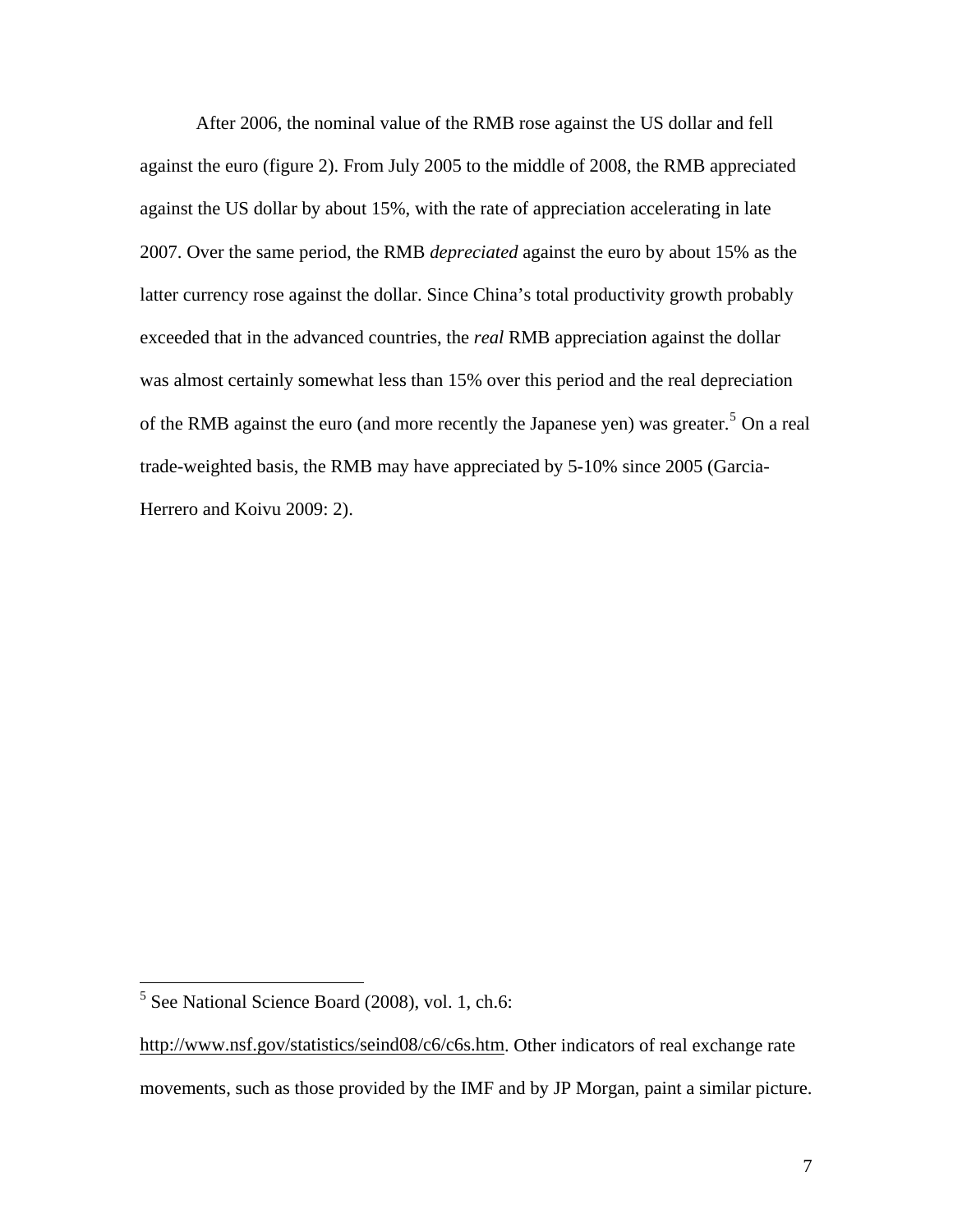

Figure 2. Euro, Yen and RMB daily spot exchange rate movements against the US dollar, 3 January 2000 through 24 April 2009 (rebased: 3 January 2000=100). Source: US Federal Reserve Board exchange rate database.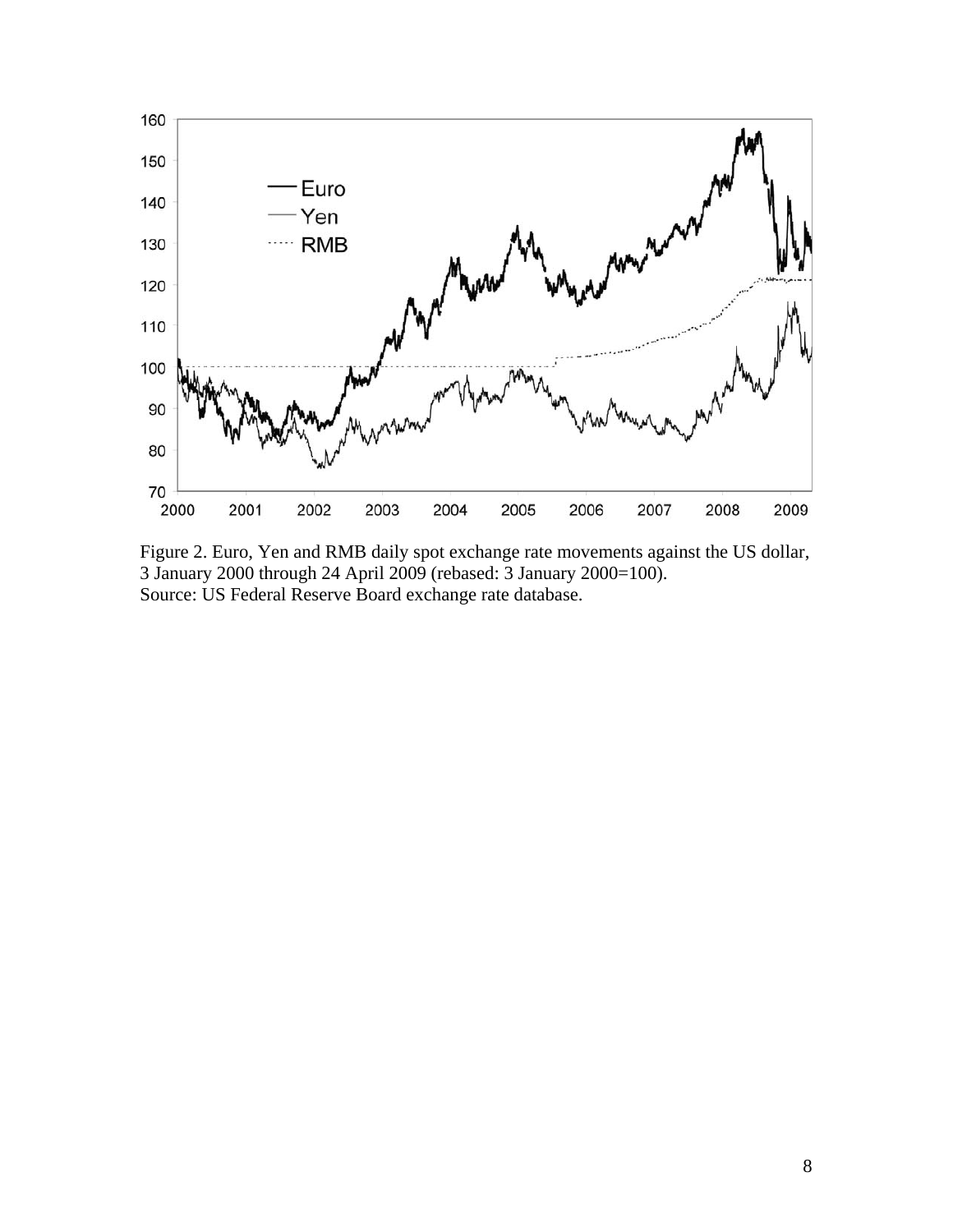Has the RMB remained heavily undervalued against the dollar and has Chinese currency policy been in part responsible for the global payments imbalances that many now associate with the global financial crisis?<sup>[6](#page-8-0)</sup> This issue has been highly contentious and the Chinese government has denied both that the RMB is undervalued and that it has deliberately engaged in "manipulation" to achieve currency undervaluation. I briefly consider here the undervaluation question and postpone the related currency manipulation question to section 3.

Those who argue that the RMB became substantially undervalued in recent years point to the sharp increase in China's current account surplus from 2005, which since that time has become unprecedented both in absolute terms and in relation to China's total economic size – even by historical comparison with Japanese and German surpluses (figure 3). They also argue that a decisive indicator of RMB undervaluation – and, as we shall see, currency manipulation – is China's extraordinary and sustained accumulation of foreign exchange reserves, which on official figures had reached over \$1 trillion by the end of 2006 and nearly \$2 trillion by early 2009 (IMF 2006a: 15-16; Mussa 2007: 23-24). This is often linked to the so-called "global savings glut" argument initiated by Ben Bernanke, chairman of the Federal Reserve, which claims that emerging market governments responded to the crises of the 1990s by increasing precautionary savings, producing a surplus of global savings over investment that reduced global interest rates and fostered the global boom after 2003 (Wolf 2009). Another indicator of RMB undervaluation is the growing capital intensity of investment and production in China. Heavy investment in industries such as steel, automobiles, and semiconductors belies

<span id="page-8-0"></span><sup>&</sup>lt;sup>6</sup> For the most explicit argument along these lines, see Wolf (2009).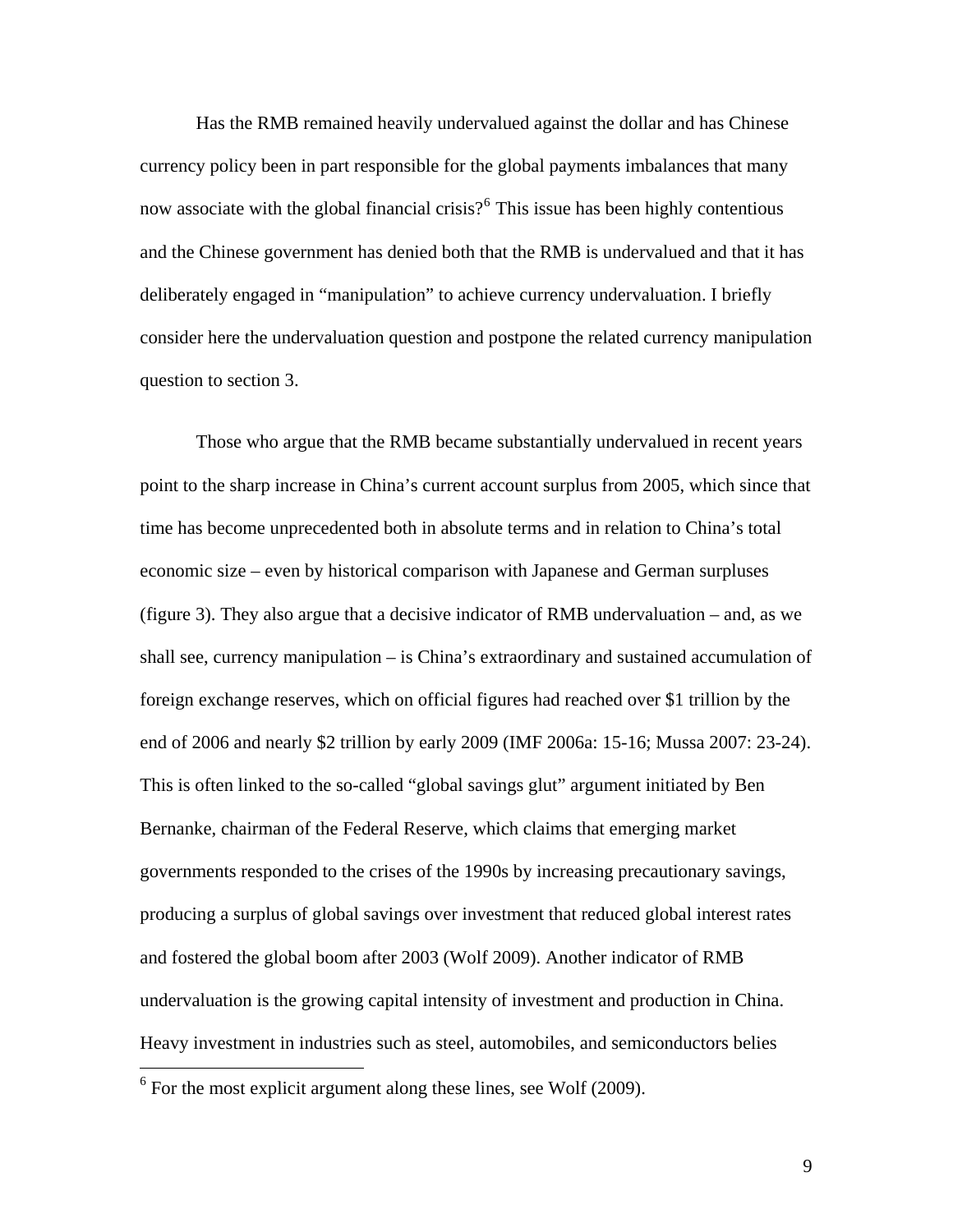China's comparative advantage in labor-intensive sectors and has had the perverse effect of producing very slow employment growth in a rapidly expanding economy (employment growth slowed from 2.5% p.a. over 1978-1993 to just over 1% over 1993- 2004, when heavy investment in capital-intensive manufacturing took place) (Bergsten et al. 2008: 110). Consistent with this, the capital intensity of exports has also increased sharply in recent years and substantial import substitution away from capital intensive imports has occurred.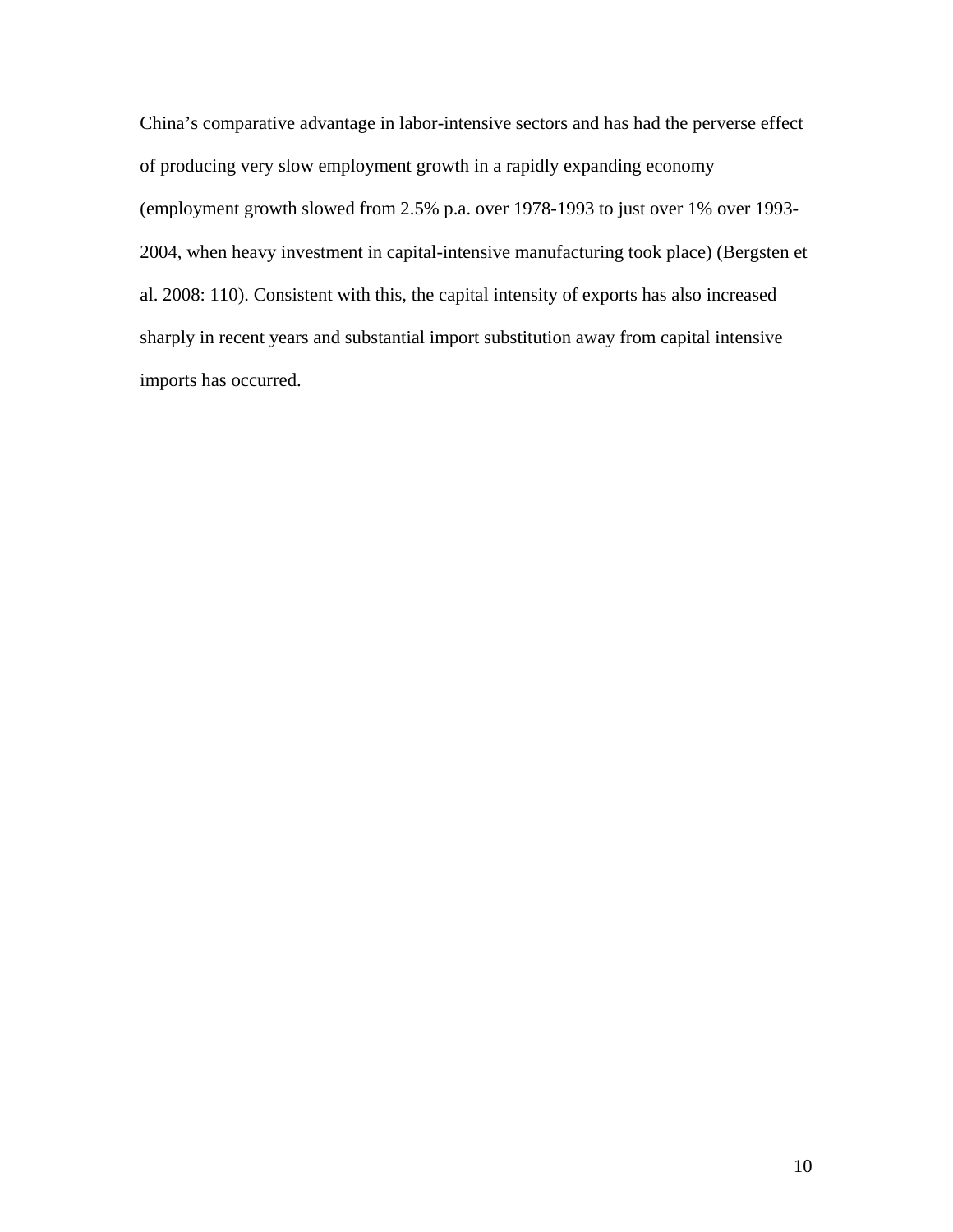



Figure 3. Current accounts of major surplus countries, % of national GDP, 1980-2008. Source: IMF, *World Economic Outlook* database. 2007 and 2008 figures are estimates as of October 2007.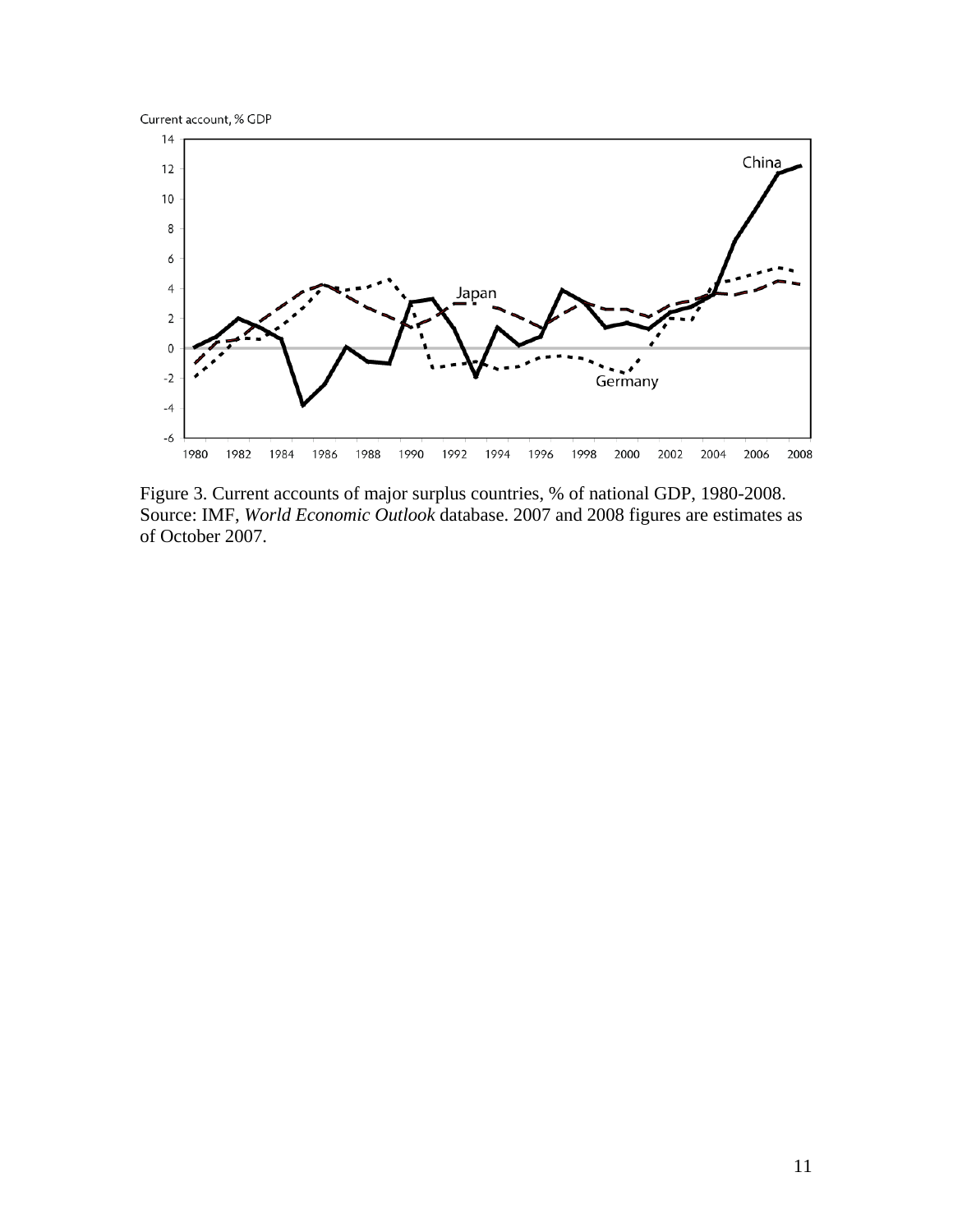China and her defenders have argued that the large trade and current account surpluses that China has experienced since 2005 have been produced by structural rather than exchange rate factors.<sup>[7](#page-11-0)</sup> Structural factors include China's growing surplus of national savings over investment, China's unbalanced WTO accession in 2001 (which some argue favoured Chinese exports over imports), and heavy Asian foreign direct investment (FDI) in assembly-for-export operations in mainland China. The latter has had the effect of substituting Chinese for other Asian exports to advanced country markets; it may also make China's trade balance less sensitive to changes in the real value of the RMB.<sup>[8](#page-11-1)</sup> A number of economists also dispute the savings glut argument, along with the associated implication that China and the commodity exporting surplus countries were at least partly responsible for producing the global asset price, consumption and production bubble of recent years that burst so spectacularly in September 2008. One problem with the savings glut argument is that global savings appears to have been on a *downward* trend since 1990 (Taylor 2009). As Taylor points out, even if excess demand in the US offset surplus savings in the rest of the world, global savings and investment must balance, making it difficult to explain falling global interest rates over this period. Falling interest rates may instead have been due to low investment demand and highly

1

<span id="page-11-1"></span>8 García-Herrero and Koivu (2009) find that Chinese imports tend to *fall* with increases in the real value of the RMB, perhaps because so many of China's imports from the rest of Asia are re-exported elsewhere.

<span id="page-11-0"></span> $7$  One prominent US member of this school is Albert Keidel (2008a, 2008b).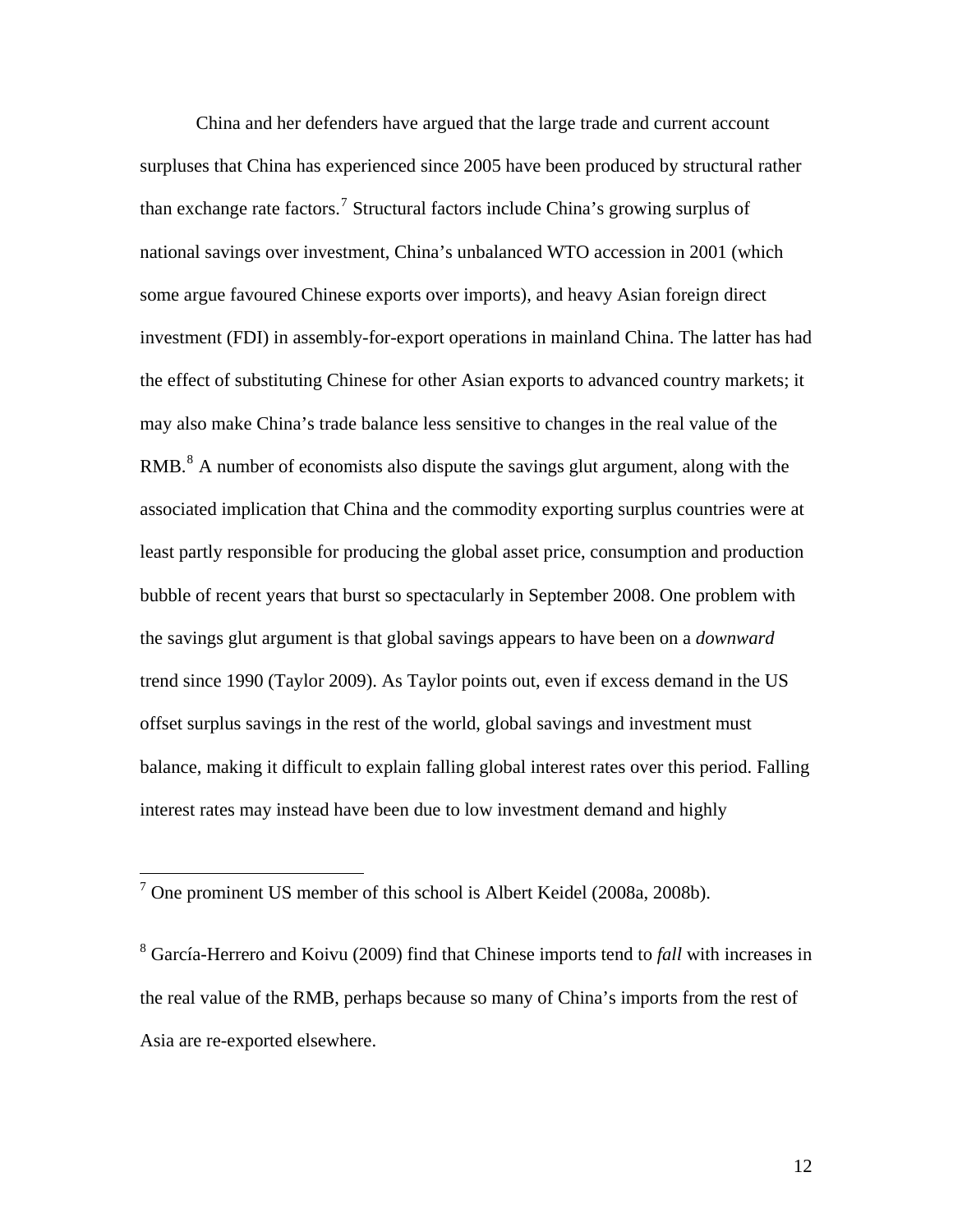expansionary US monetary policy after the 2001-2 recession, with its equivalents in Europe, Japan and elsewhere.<sup>[9](#page-12-0)</sup> Moreover, the trend towards a rapidly deteriorating US current account deficit began in the late 1990s, well before China's or the Middle East's current accounts moved towards persistent large surpluses. This lends support to the argument that the US's privileged ability to attract cheap finance from the rest of the world allowed it to spend well beyond its means for more than a decade. From this perspective, excess US demand *produced* surpluses elsewhere in the world.

The consensus of western economists today leans towards the view that the RMB was undervalued after 2004 and that has distorted both the composition of China's trade, production and employment and has contributed to its unprecedented external surpluses on both current and capital accounts. However, there is no consensus on the aggregate contribution of RMB undervaluation to global imbalances, how much a given amount of real RMB revaluation would reduce China's trade surplus, or indeed on the "equilibrium" level of the RMB.<sup>[10](#page-12-1)</sup> Nor there agreement on why China's trade and current account surpluses grew explosively from 2005. Before this, China's trade account had remained close to balance (in 2004 its trade surplus was a mere 1.7% of GDP). All of these uncertainties increase the likelihood of cooperation failures at the international level.

 $\overline{a}$ 

<span id="page-12-1"></span> $10$  For a review of 18 separate economic studies and widely differing estimates of equilibrium values, see Cline and Williamson (2007), as well as Garcia-Herrero and Koivu (2009).

<span id="page-12-0"></span><sup>&</sup>lt;sup>9</sup> It is also difficult to blame surplus countries for widespread failures of financial regulation in the US, UK and elsewhere.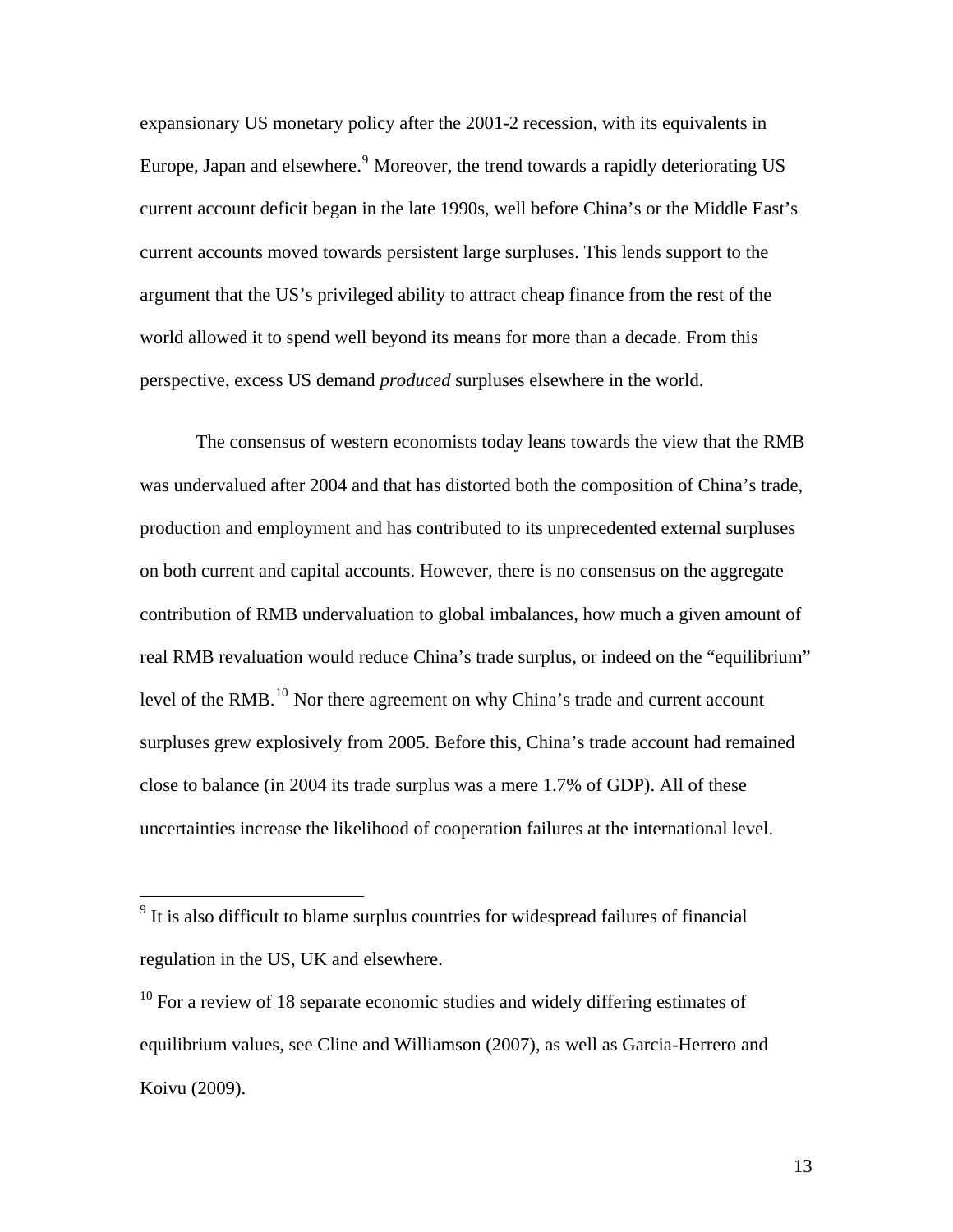## 2 Global rules and norms on macroeconomic policy

In the final stages of the Bretton Woods system of pegged exchange rates, a consensus emerged that this system had produced "rigidity without stability," permitting surplus countries to avoid or to delay necessary exchange rate adjustments with disruptive and inequitable consequences (IMF 2006a: 12). The adoption of floating exchange rates between the major currencies was seen by its proponents, especially in the US, as a way of reducing rigidity by relying on market forces to force currency appreciation on persistent surplus countries. The new system failed to live up to these predictions. The exchange rates between the US dollar, Japanese yen, and German mark were characterized by both short term volatility and periodic large misalignments. Despite large mark and yen appreciations over the longer term, surpluses in Germany and Japan persisted. These shortcomings notwithstanding, few foresaw that old problem of excessive exchange rate rigidity would return, along with accusations of beggar-thyneighbour mercantilism via deliberate currency undervaluation by a major country (China).

Under the Bretton Woods regime, the main obligation of member countries was to avoid beggar-thy-neighbour exchange rate policies and to consult with the Fund on any significant change in a currency's par value. Members were only indirectly subject to further macroeconomic constraint: capital account openness was not required by IMF rules but to the extent that it was significant, the short run obligation to maintain the par value implied that monetary policy had to be at least partly subordinated to exchange rate stability. Fiscal policy remained essentially a matter of national sovereignty.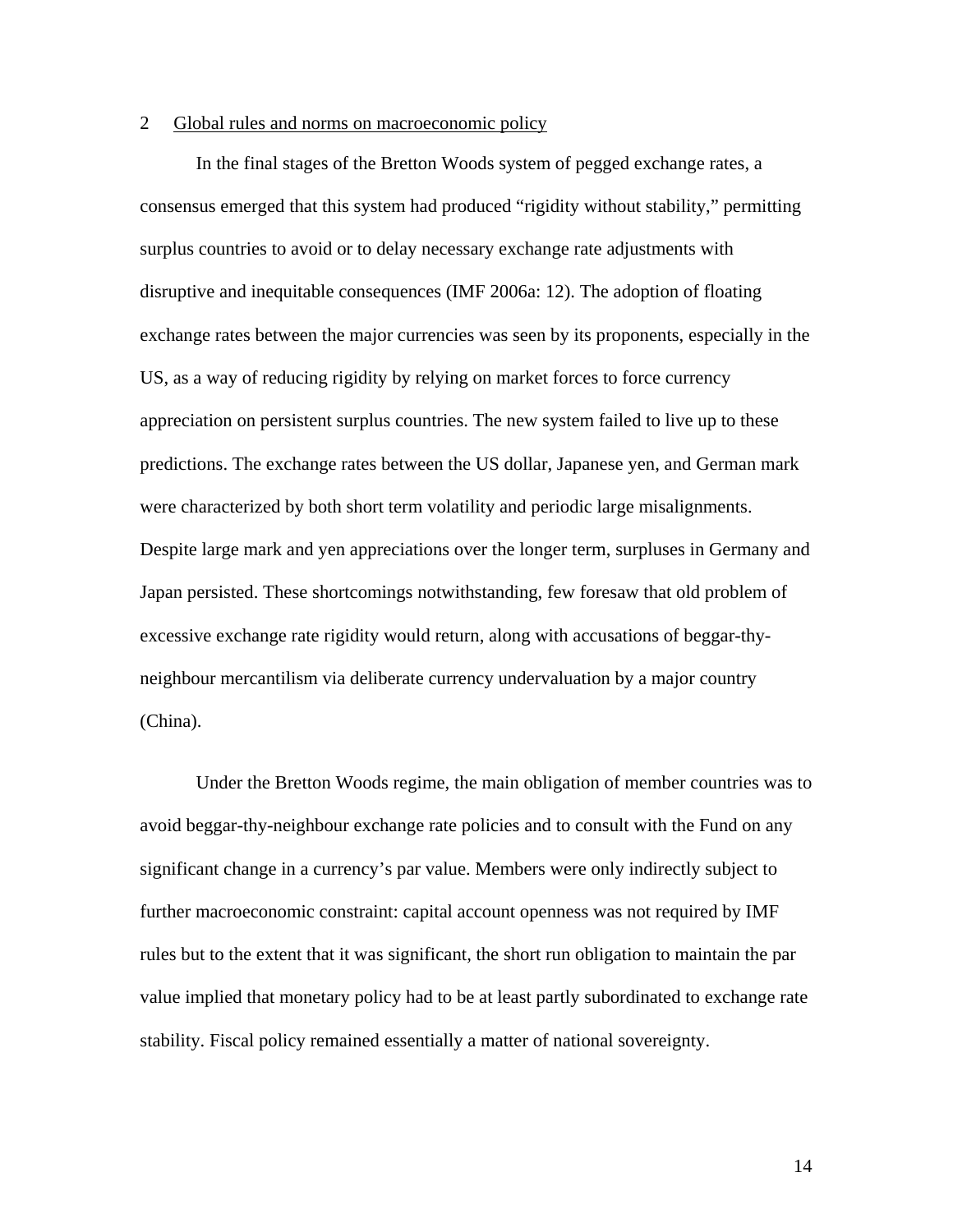Despite the breakdown of the pegged exchange rate system in the 1970s, the major countries agreed to retain and even to expand some aspects of the IMF's macroeconomic policy surveillance function. In particular, they retained the general bias of the regime against currency policies having systemically destabilizing effects.<sup>[11](#page-14-0)</sup> Thus, article 3(b) of the Second Amendment of the Articles of Agreement (1977) states that "The Fund shall exercise firm surveillance over the exchange rate policies of members, and shall adopt specific principles for the guidance of all members with respect to those policies." There is also a general obligation on member states to cooperate with the IMF in its surveillance function: "each member shall provide the Fund with the information necessary for such surveillance, and, when requested by the Fund, shall consult with it on the member's exchange rate policies." In a key clause, the Second Amendment also obliged IMF members not to "manipulate" their exchange rate: "A member shall avoid manipulating exchange rates or the international monetary system in order to prevent effective balance of payments adjustment or to gain an unfair competitive advantage over other members."<sup>[12](#page-14-1)</sup>

Pauly (1997: 109-110) argues that beneath these revised rules lay the continuing international norm that countries were mutually responsible for the external effects of their macroeconomic policy choices. But this was only ever really true only in so far as these policies had *exchange rate consequences.* No specific rules existed on monetary

 $\overline{a}$ 

<span id="page-14-1"></span><sup>12</sup> IMF, "Surveillance Over Exchange Rate Policies," Decision No. 5392-(77/63), April 29, 1977: http://www.imf.org/external/pubs/ft/sd/index.asp?decision=5392-(77/63).

<span id="page-14-0"></span> $11$  On the origins of the mutual policy surveillance and accountability norm in the League of Nations and its expansion in the IMF, see Pauly (1997).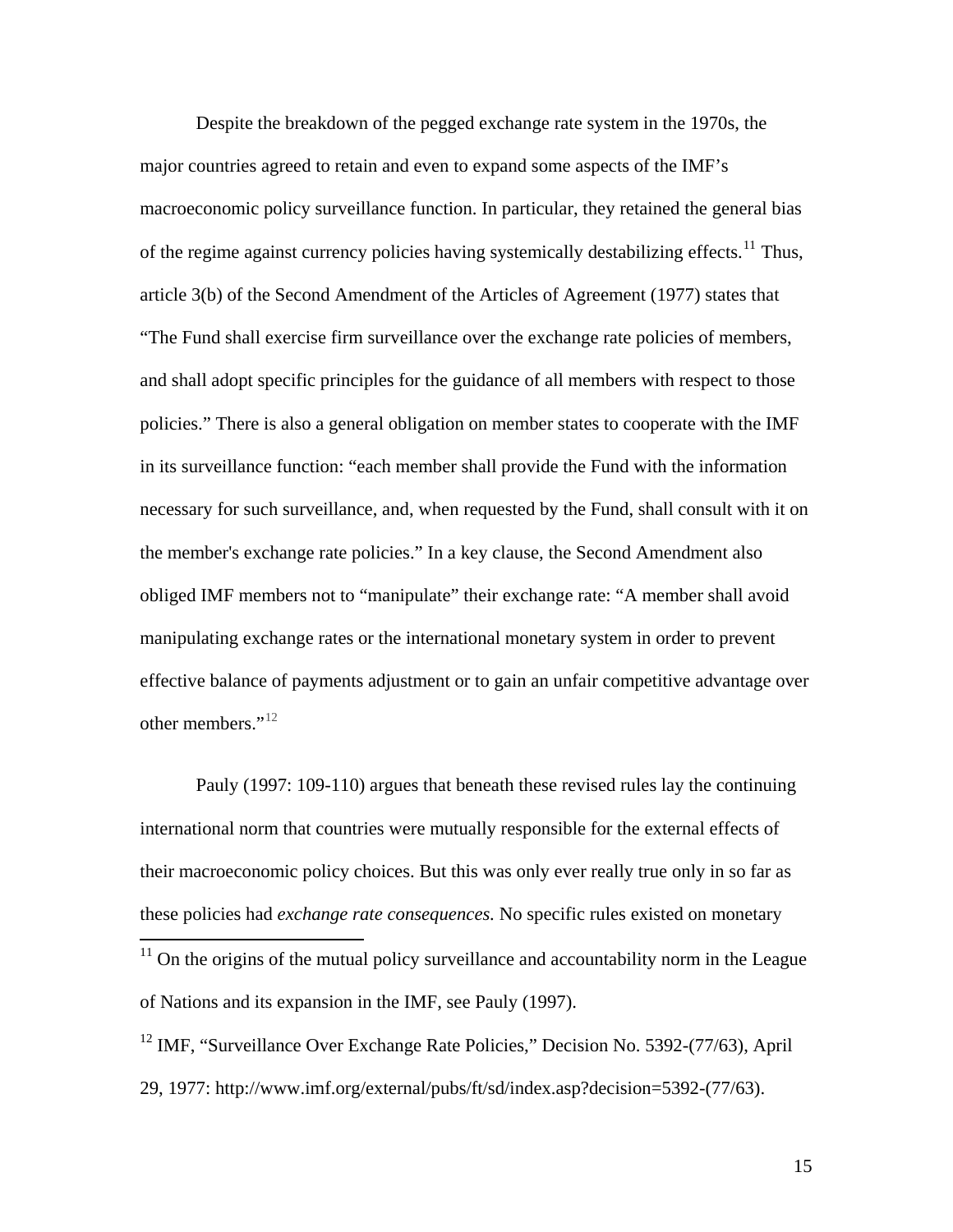and fiscal policy of the kind later adopted in Europe as prerequisites for membership of the monetary union. Indeed, with the advent of floating exchange rates between the major countries, monetary policy there was effectively freed from indirect multilateral constraint. Monetary and fiscal policies were only very infrequently serious matters for intra-G7 negotiation and were directly related to concerns about excessive over- or under-valuation of the US dollar (Funabashi 1989; Webb 1995).<sup>[13](#page-15-0)</sup> After the inflationary episode of the 1970s and 1980s, the major countries focused instead on building *domestic* mechanisms of monetary policy constraint, notably independent central banks and inflation targeting strategies. The process of intra-European monetary integration is an important exception to this generalization, but the Eurozone as a bloc is consistent with it.

The net result is that global macroeconomic rules and norms minimize international constraints over those countries or blocs that opt for inflation targeting instead of exchange rate targeting as their monetary policy strategy. By contrast, those countries (mostly in the developing world) that prefer to target exchange rates are more constrained and more likely to run the risk of falling foul of the rules.

Some claim that even as regards currency policy global rules and norms have little practical constraining effect. Mussa (2007: 2, 40) notes that despite formal annual IMF surveillance of most member states' policies in the Article IV process, there has not

1

<span id="page-15-0"></span> $13$  The G7 also weakened the practical impact of IMF surveillance by partially devolving mutual surveillance between the major countries to its own meetings and by effectively excluding the IMF Managing Director from its exchange rate discussions (Mussa 2007: 1-2).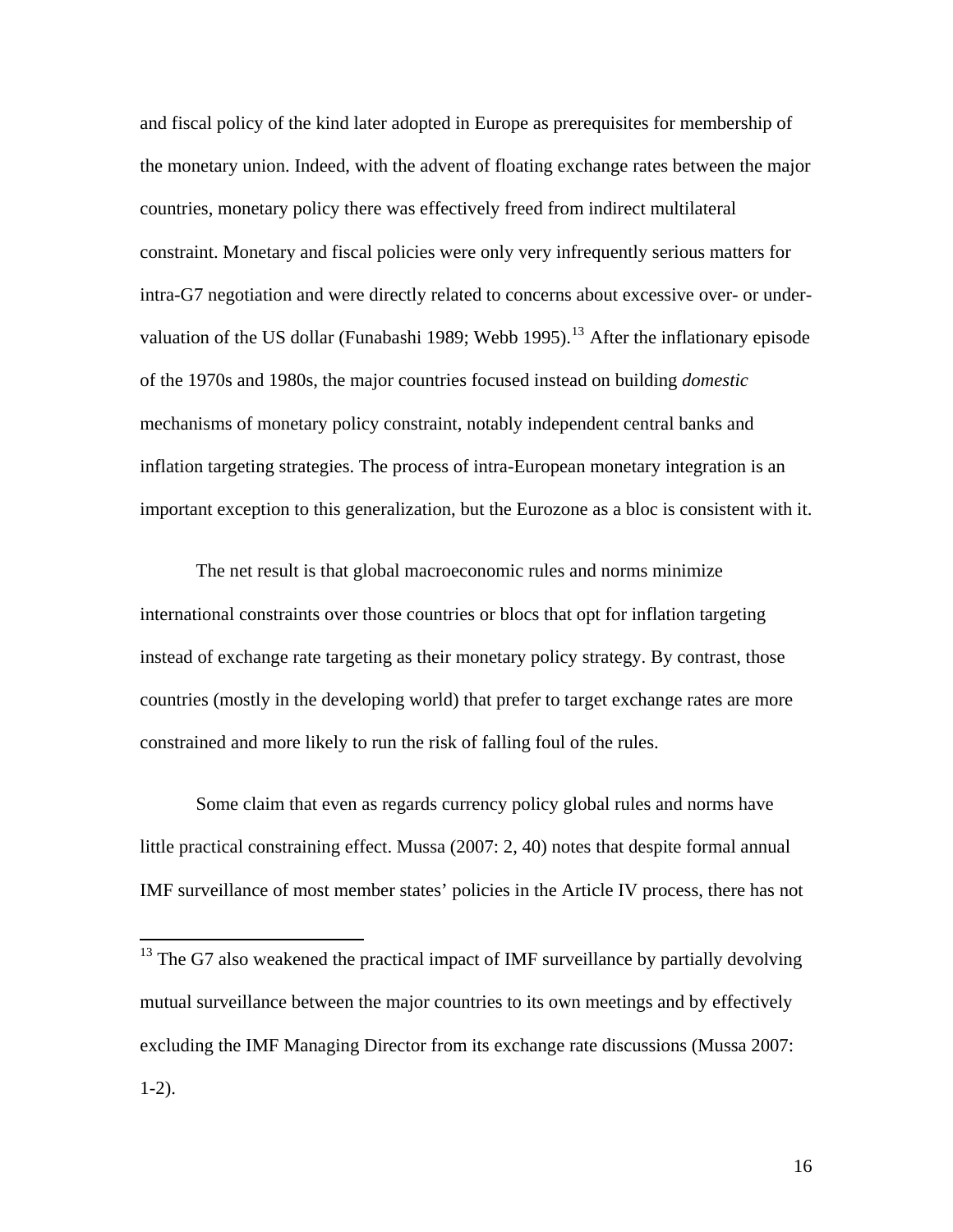been a single case of a country being found non-compliant with its currency obligations. But there were two cases of special IMF consultations with individual countries in the 1990s, in response to US and German complaints of currency manipulation by Korea and Sweden respectively (Sanford 2006: 41). Furthermore, the absence of formal IMF sanctions need not mean that the regime has no deterrent effect on member state policies.

Furthermore, the modification in 2007 of the IMF's currency manipulation clause sent a signal to countries adopting exchange rate targets that there are risks in such a policy. In June 2007, the IMF's Executive Board, which remains dominated by G7 governments, approved a revision to the bilateral (i.e. IMF—member state) surveillance rules, adding the following recommendation: "A member should avoid exchange rate policies that result in external instability." It defined external stability as being achieved "when the balance of payments position does not, and is not likely to, give rise to disruptive adjustments in exchange rates."<sup>[14](#page-16-0)</sup> The Executive Board also clarified the concept of currency manipulation:

The 2007 Decision provides that a member would be "acting inconsistently with Article IV, Section 1 (iii)," if the Fund determined it was both engaging in policies that are targeted at—and actually affect—the level of the exchange rate, which could mean either causing the exchange rate to move or preventing it from moving; and doing so "for the purpose of securing

<span id="page-16-0"></span><sup>&</sup>lt;sup>14</sup> "IMF Surveillance — The 2007 Decision on Bilateral Surveillance," [http://www.imf.org/external/np/exr/facts/surv07.htm,](http://www.imf.org/external/np/exr/facts/surv07.htm) accessed March 5, 2008.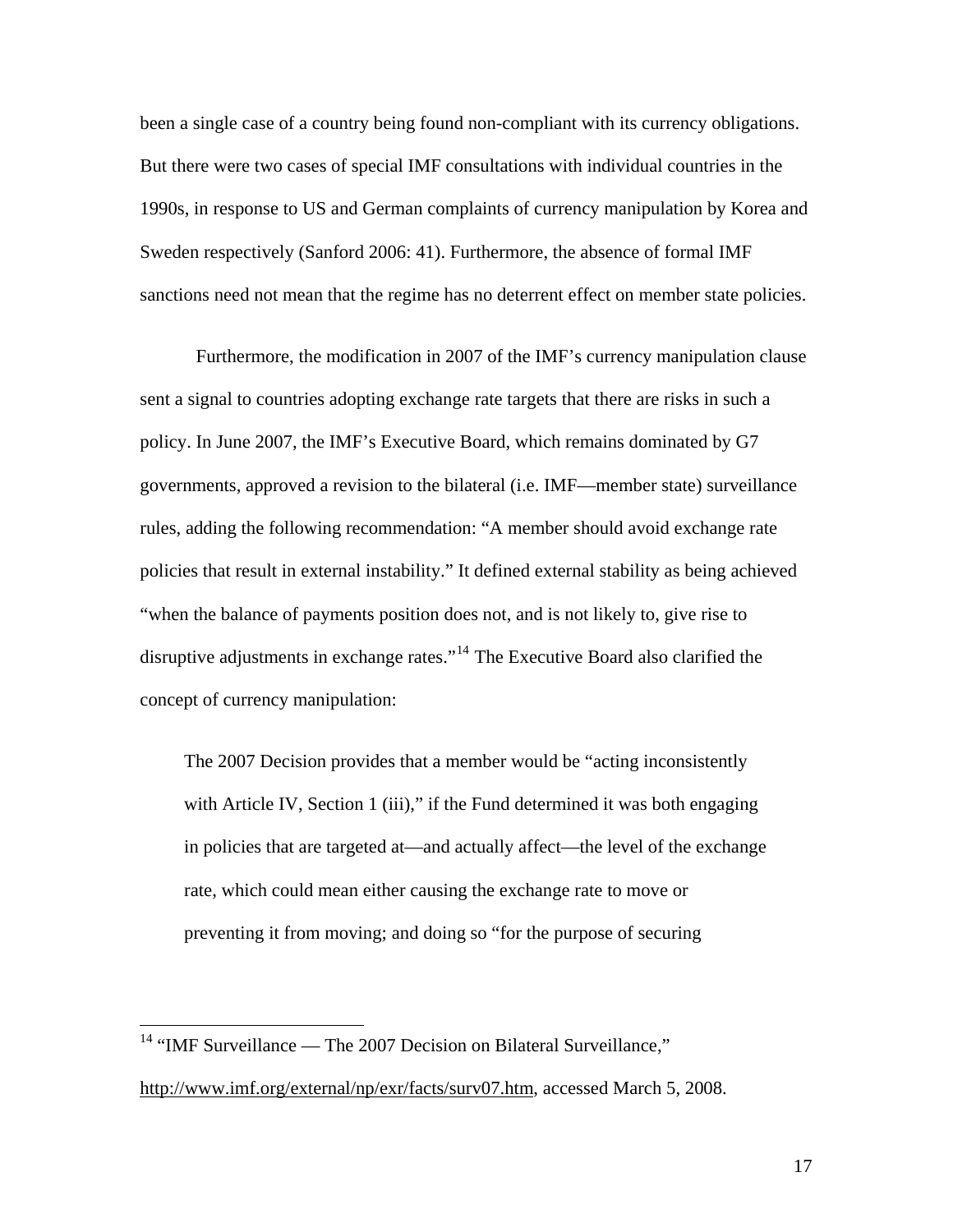fundamental exchange rate misalignment in the form of an undervalued exchange rate" in order "to increase net exports."<sup>[15](#page-17-0)</sup>

Given the growing pressure on China over 2005-7 over its exchange rate policy, the government inevitably interpreted (arguably correctly) this IMF initiative as reflecting a US-led effort to increase the pressure on China to accept more rapid RMB appreciation. China, with Iran, voted against the 2007 Decision. Some, including senior US Treasury officials, believed that the Decision would permit the IMF to be more robust in its exchange rate surveillance by downgrading the apparent need to prove "intent to manipulate" and by allowing the Fund to make the less politically charged finding of "fundamental misalignment" (Goldstein and Lardy 2007: 38). Others, including some IMF insiders, argued that the revision was counterproductive (it worsened the Fund's relationship with China) and unnecessary (because the existing rules already permitted "intent" to be inferred from policy actions). The real obstacle to IMF action was that there was no consensus within the US and Europe on the merits of a more aggressive stance on China's currency policy.

# 3 Do the major players accept the global macroeconomic policy regime?  $\frac{16}{16}$  $\frac{16}{16}$  $\frac{16}{16}$

This section considers whether China, the US and the EU see the global rules and norms on macroeconomic policy as legitimate and whether they have been willing to take them into account when making policy choices. I suggest that although it is true that

<span id="page-17-0"></span><sup>15</sup> *Ibid.*

<span id="page-17-1"></span><sup>&</sup>lt;sup>16</sup> Some of the information provided in this section is based on the author's confidential interviews in London, Beijing and Washington over 2008-9.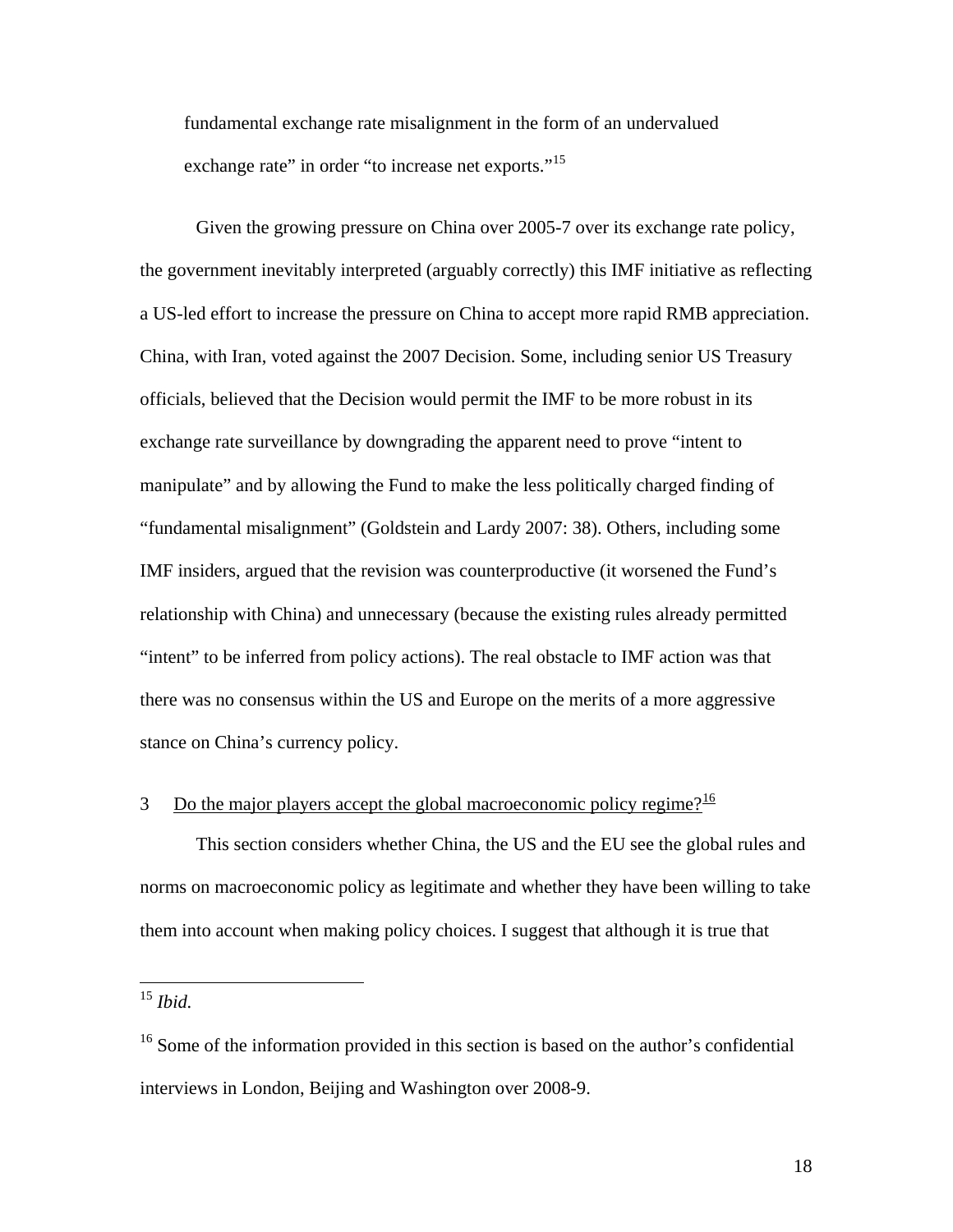China has often not seen these rules as legitimate and have been reluctant to alter policies in response to multilateral pressure, they have not rejected the concept of multilateral surveillance entirely. The US and the EU differ from China in that they have played a dominant role in setting global rules and norms in this area, but like China they have not been conspicuously willing to take them into account when setting policies.

#### 3.1 China

China had long viewed the IMF as dominated by the major western countries, but when it joined the Fund in 1980 it probably did not see membership as especially constraining for Chinese policies. China has only borrowed twice from the Fund (in 1981 and 1986). Moreover, it maintained a dual exchange rate from 1986 to January 1994 and it only accepted crucial Article VIII obligations (mainly requiring the avoidance of restrictive practices on current account transactions) in December 1996. From this time, Fund staff often describe China's relationship with the IMF as positive, at least until recently. The Asian financial crisis of the late 1990s certainly strained relations between the IMF and other countries in East Asia, but the Chinese government probably did not expect to have to borrow from the Fund and the crisis was not disruptive to its relations with the Fund. Nevertheless, the crisis did demonstrate to all in the region that IMF policy advice could be destructive of both economic as well as political stability and it further encouraged the view that the IMF remained dominated by western countries, above all the US.

This perception was reinforced by the growing international attention, including in China's bilateral consultations with the IMF, on the RMB exchange rate from about 2003. Pressure on the Chinese government to change policy intensified over 2005 and as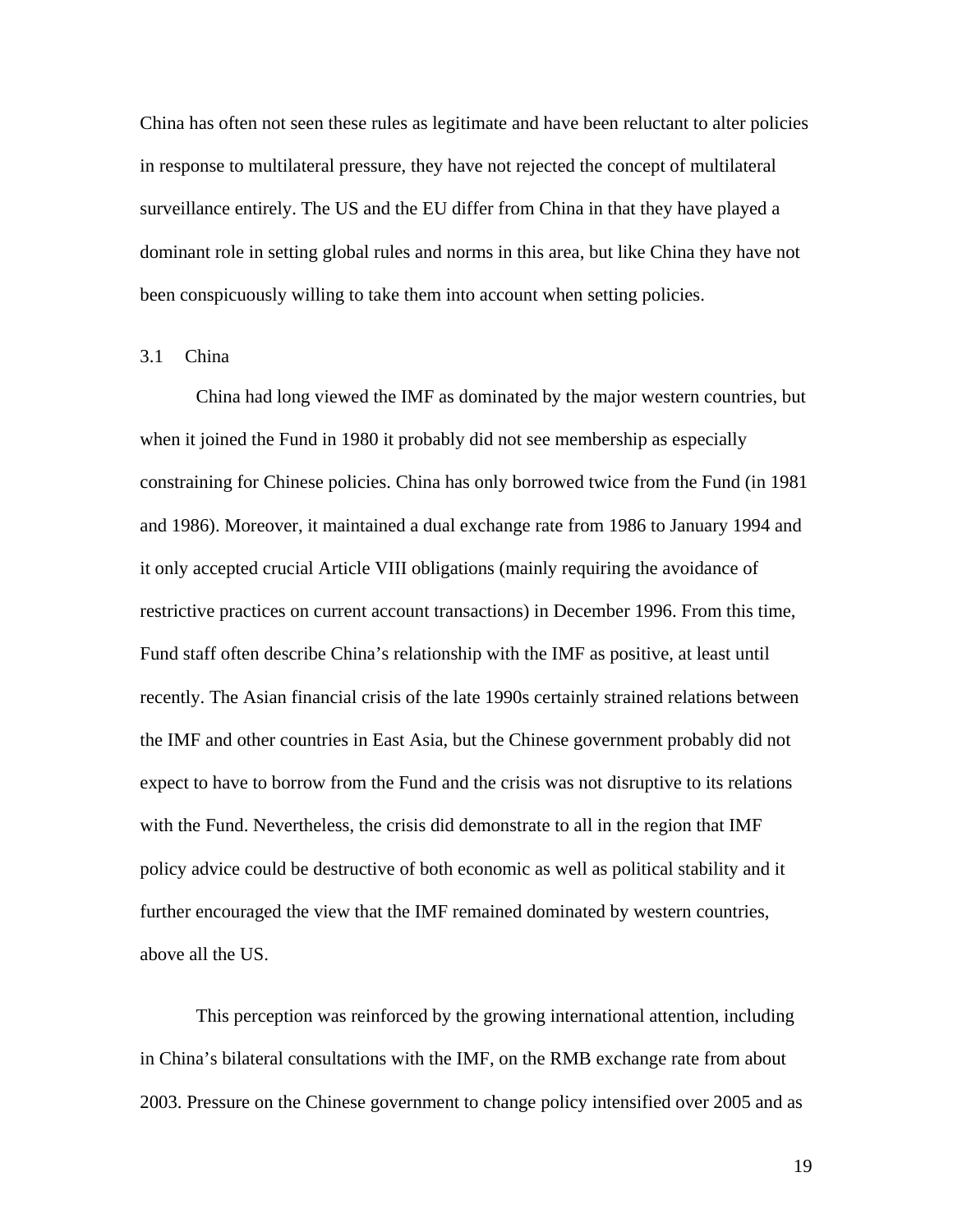China's external surpluses grew rapidly, such pressure intensified despite the July decision to partially liberalize the exchange rate. For example, in their 2006 Article IV consultation with China, IMF staff "urged the [Chinese] authorities to increase exchange rate flexibility," meaning more rapid RMB revaluation. The published dialogue between IMF staff and the Chinese authorities is fairly robust as far as these things go and indicates a considerable degree of Chinese resistance to IMF arguments (IMF 2006b: 18- 20). At the same time, and from the Chinese perspective as part of a coordinated strategy, bilateral pressure was also exerted by the US in particular.

As China's surpluses and reserve accumulation reached unprecedented levels over 2006-7, some American commentators and politicians concluded that China's persistence with a gradualist policy of slow and steady RMB appreciation against the dollar demonstrated conclusively that China was engaged in mercantilist currency manipulation and was thus in clear breach of its multilateral obligations. Goldstein, for example, argues that:

China has been engaging in large-scale, one-way, sterilized intervention in exchange markets for the better part of four years. The Chinese authorities continue to assert that they do not accept the concept of currency manipulation, and they have accused the IMF of "meddling" in China's exchange rate policies…[This] raises doubts about China's intention to become a responsible stakeholder in the international monetary and trading system. (Goldstein 2007: 2-3).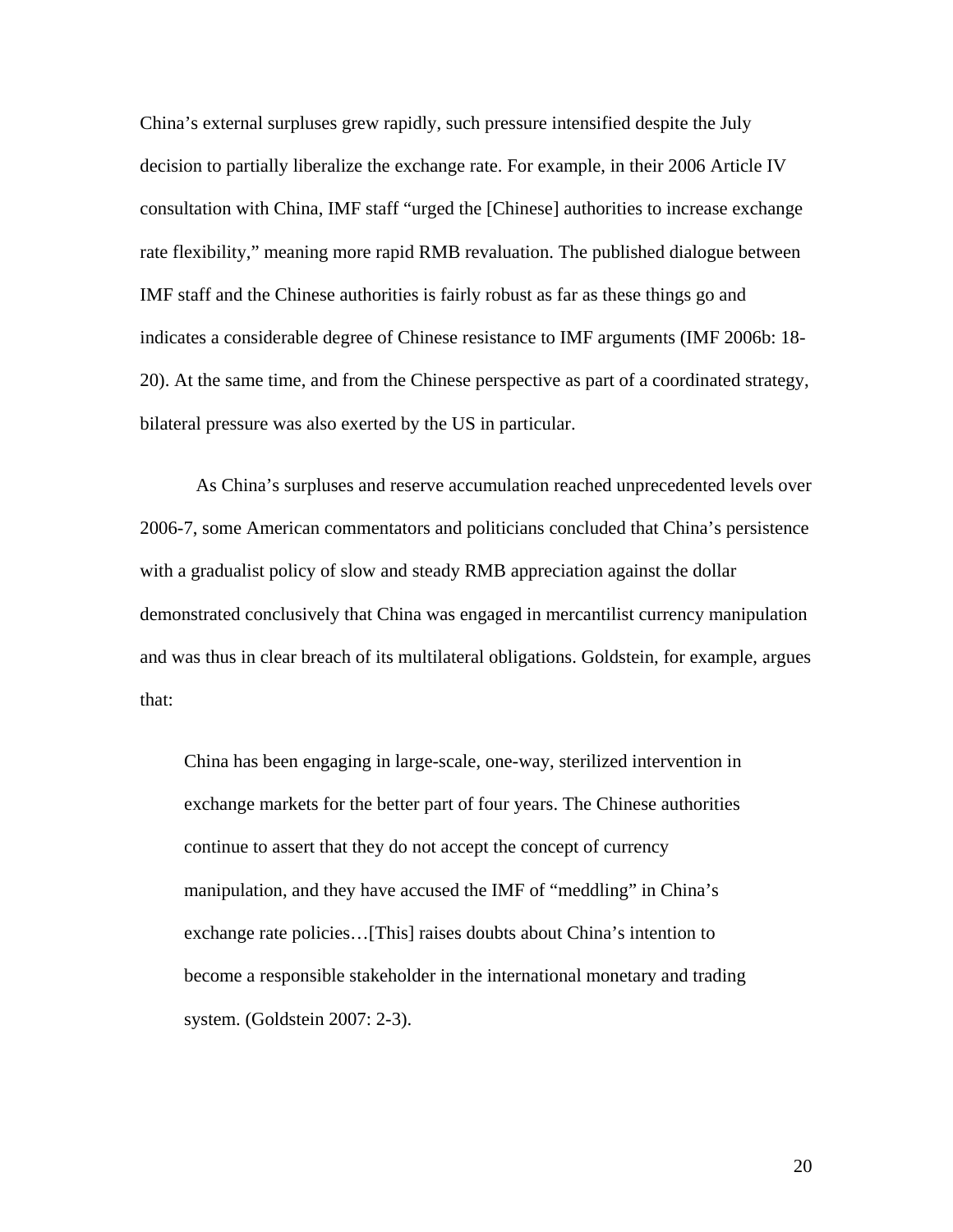Some statements by Chinese leaders appear to support such an interpretation. In a speech to the US Chamber of Commerce in Beijing in May 2005, Premier Wen Jiabao, generally viewed as a technocrat more open to currency reform, argued that external pressure on China to change its policies was counterproductive and that China's exchange rate system and the appropriate level of the exchange rate were both matters of national sovereignty.<sup>[17](#page-20-0)</sup> IMF rules are in fact consistent with the view that the choice of exchange rate system (fixed, floating, etc) is a matter of national sovereignty, but as Mussa (2007: 8) points out, any claim that the exchange rate is a purely sovereign matter is a logical absurdity, since it is by definition a relationship between at least two currencies.

This points to a tension in the global macroeconomic regime itself, between the sovereign right of countries to choose their own exchange rate system (e.g. a peg to a major currency such as the dollar or euro) and their obligation not to manipulate their currencies so as to achieve an unfair trade advantage. As China's case has shown, currency regime choices can have implications for the latter in a world in which the major currencies are prone to large fluctuations in value and periodic misalignments. Related to this, the problem of demonstrating "intent" to manipulate is also a substantive issue, not simply a means by which China and the IMF have been able to escape their respective obligations to act. Respected China watchers argue that the government only belatedly woke up to the implications of the depreciation of the dollar (and hence the

<span id="page-20-0"></span><sup>17</sup> "RMB exchange rate a sovereignty issue of China: Premier," May 17, 2005, Embassy of the People's Republic of China in Australia, [http://au.china-](http://au.china-embassy.org/eng/xw/t195926.htm)

#### [embassy.org/eng/xw/t195926.htm](http://au.china-embassy.org/eng/xw/t195926.htm).

<u>.</u>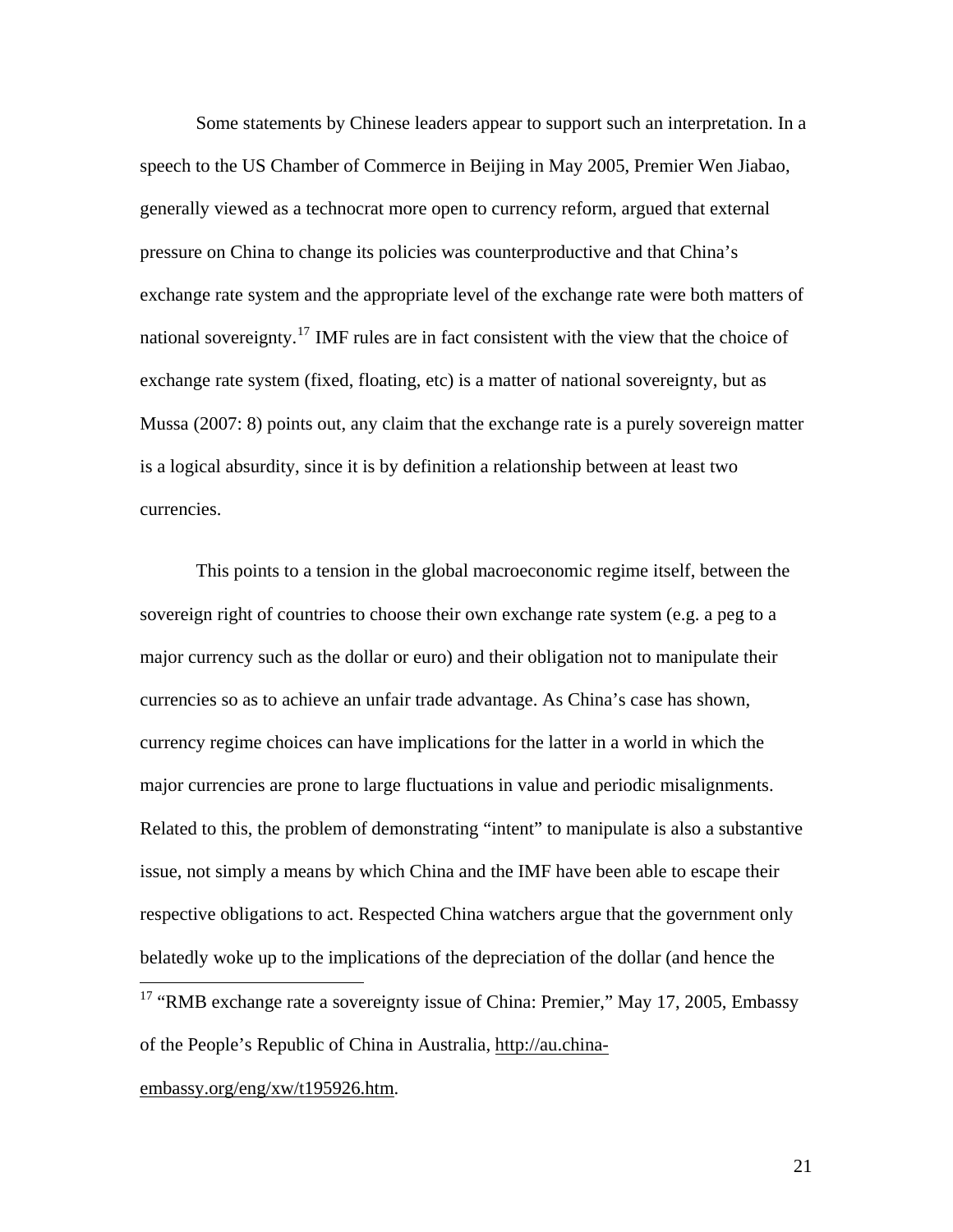RMB) against the euro after 2002. By 2005, this had produced a large RMB depreciation against the euro as well as rapidly rising bilateral and overall surpluses. As China's bilateral surplus with the EU grew along with trade tensions with Europe, the government's general preference for a policy of gradualism and stability arguably required that the RMB appreciate somewhat against the dollar so as to "split the difference" between the dollar and euro (Keidel 2008a, 2008b). If this describes one basic motivation of the Chinese leadership from 2005, since depreciation against the dollar would be politically dangerous this policy rule is probably asymmetric (hence the RMB's stability against a strengthening dollar after mid-2008).

The Chinese government has also had to split the difference between two general domestic constituencies that are also represented at the highest levels of economic policymaking, including in the National Development and Reform Commission (NDRC). As in other countries, this split can manifest itself in different ways, such as between those whose primary concern is to maintain growth and those who are more concerned about inflation, or between those who favour the promotion of exports and those who favour a more consumption-oriented growth strategy. The rapid expansion of exports and associated foreign and domestic investment in export capacity and import-substituting industry created a powerful lobby that strongly resisted significant RMB revaluation. Although this group is often associated with the argument that a competitive exchange rate is associated with both rapid output and employment growth, the very low levels of employment growth in China since the mid-1990s suggests that this may not be a coherent or stable position. On the other side are ranged various voices, including those who are concerned that RMB undervaluation has undermined domestic monetary control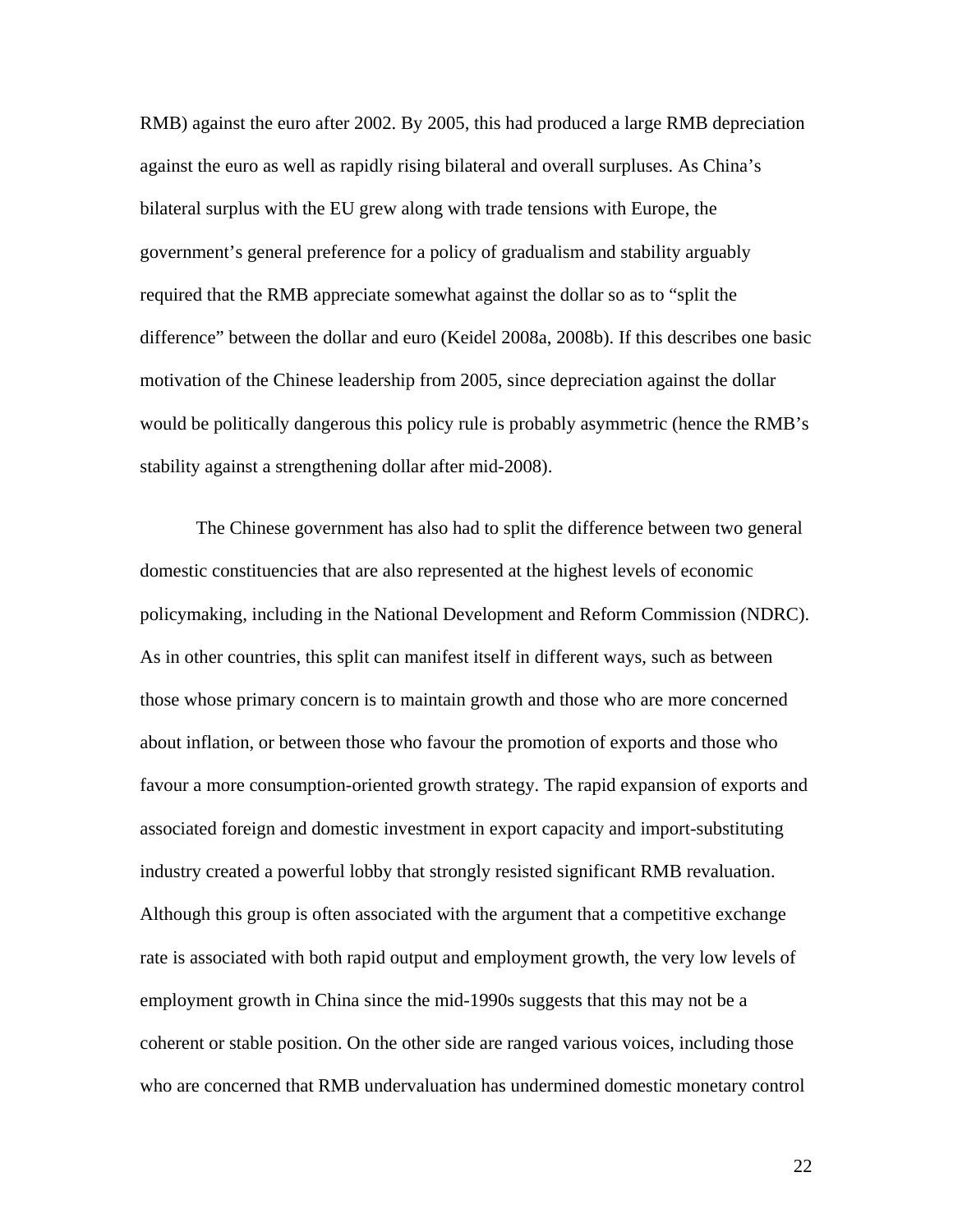and financial regulatory reform, resulted in highly unbalanced growth, left China increasingly exposed to external pressure and dependent upon the willingness of the US and EU to maintain open markets for Chinese exports, and with excessive holdings of foreign exchange reserves (especially dollars) whose long term value is uncertain.[18](#page-22-0)

From 2003-5, when growth was high, inflation low, and exports boomed, the proexport lobby arguably had the upper hand. By mid-2005, when the domestic and external costs of the dollar peg were becoming increasingly apparent, the Hu-Wen government appears to have felt the need to defuse the split between the two camps. Given this, it is not easy to demonstrate unambiguously that the decision to modify the exchange rate regime in 2005 was mainly a response to external pressure. However, inflation was still low in 2005 and various participants in bilateral and multilateral negotiations are convinced that external pressure was a necessary if not sufficient cause of the policy shift.<sup>[19](#page-22-1)</sup> As inflation accelerated over 2007-8 and external pressure for more rapid RMB appreciation also increased, the leadership arguably leaned more towards the proappreciation lobby and appreciation accelerated. Wen Jiabao's speech to the National People's Congress in March 2008 asked officials to pay attention to global imbalances, foreign protectionism, and the effects of global financial turmoil, and said that the policy priority should be to reduce consumer price inflation.<sup>[20](#page-22-2)</sup> The government still emphasized 1 <sup>18</sup> See IMF (2006b); Michael Pettis, "More warnings on inflation vigilance in China,"

<span id="page-22-0"></span>February 28, 2008,<http://piaohaoreport.sampasite.com/blog>); Prasad (2007); Vines (2006), Yu (2006).

<span id="page-22-1"></span>19 Author interviews. See also Taylor (2007: 291, 297).

<span id="page-22-2"></span>20 "China to focus on curbing inflation," *FT.com*, March 6, 2008.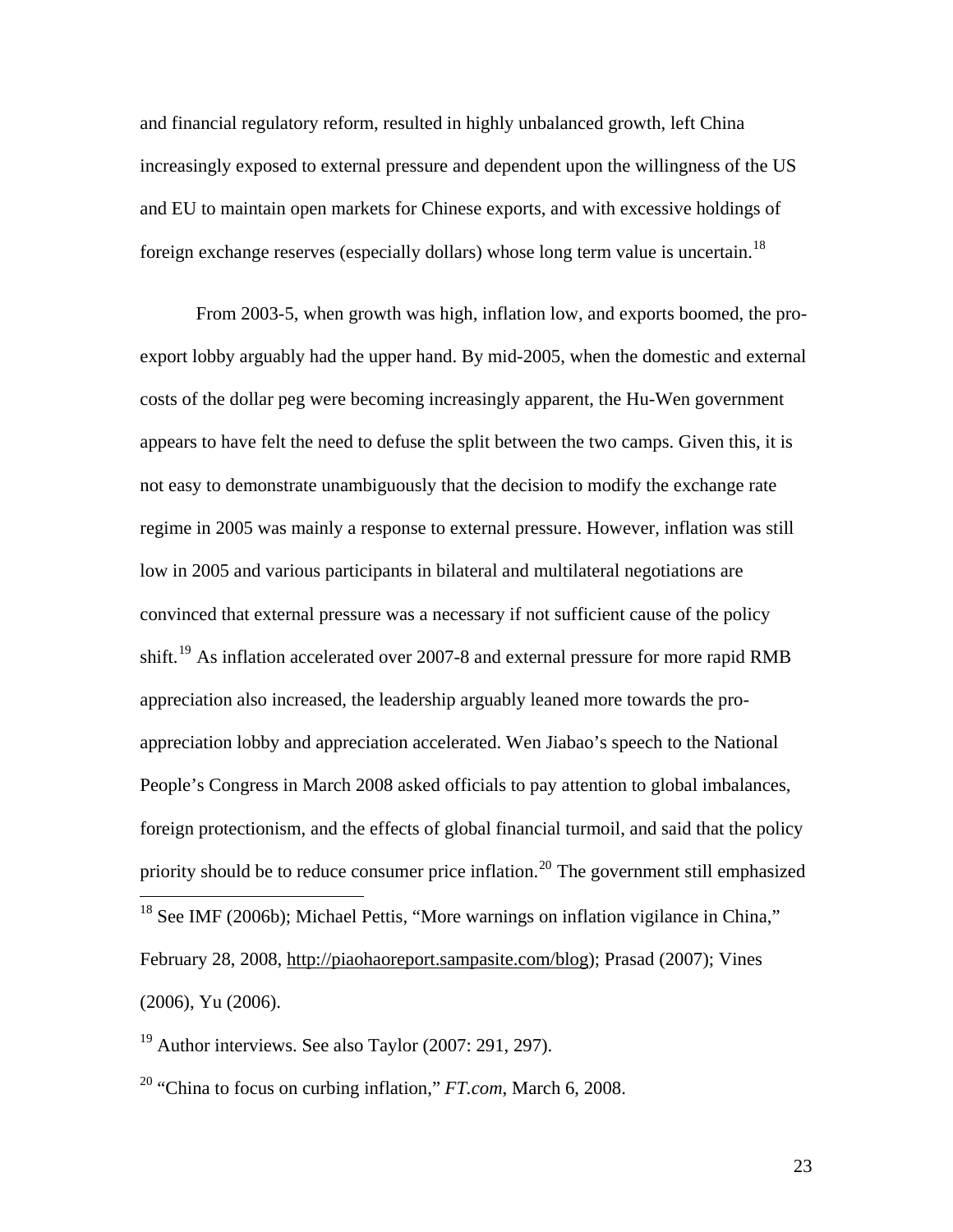the need for employment growth and social stability, but it remains unclear whether it has linked RMB undervaluation with the bias towards capital intensive investment and low employment growth. $^{21}$  $^{21}$  $^{21}$ 

In short, the Chinese government has vigorously defended its right to choose an exchange rate regime that is suited to its national circumstances. This position is consistent with a general tendency to resist foreign pressure for policy change and to interpret concerted foreign pressure in somewhat conspiratorial terms. The Chinese have seen foreign charges of currency manipulation as unfounded, biased, hypocritical, and possibly motivated in some quarters by a desire to keep China down, or at least as insufficiently concerned about the need to maintain social stability.<sup>[22](#page-23-1)</sup> Much of the leadership no doubt saw the 2007 Decision itself as illegitimate, with some officials apparently believing that while there may have been a currency manipulation rule there was no international *norm,* since (they claimed) most countries targeted their exchange rate for national advantage.

But it would be wrong to push this argument too far. China has never objected in principle to IMF surveillance, either in its standard bilateral form nor in the new IMF-

<span id="page-23-0"></span><sup>&</sup>lt;sup>21</sup> See Michael Pettis, "More, or less, RMB appreciation?," March 7, 2008,

[http://piaohaoreport.sampasite.com/blog;](http://piaohaoreport.sampasite.com/blog) Victor Shih, "China's credit boom," *Asian Wall Street Journal*, February 21, 2008, Shih (2008); and "China lets Yuan appreciate a bit faster," *China Daily*, December 29, 2007.

<span id="page-23-1"></span><sup>&</sup>lt;sup>22</sup> "Central bank rejects IMF Yuan advice," *China Daily*, April 16, 2007. See also IMF (2006b: 20), and Yu (2007: 11).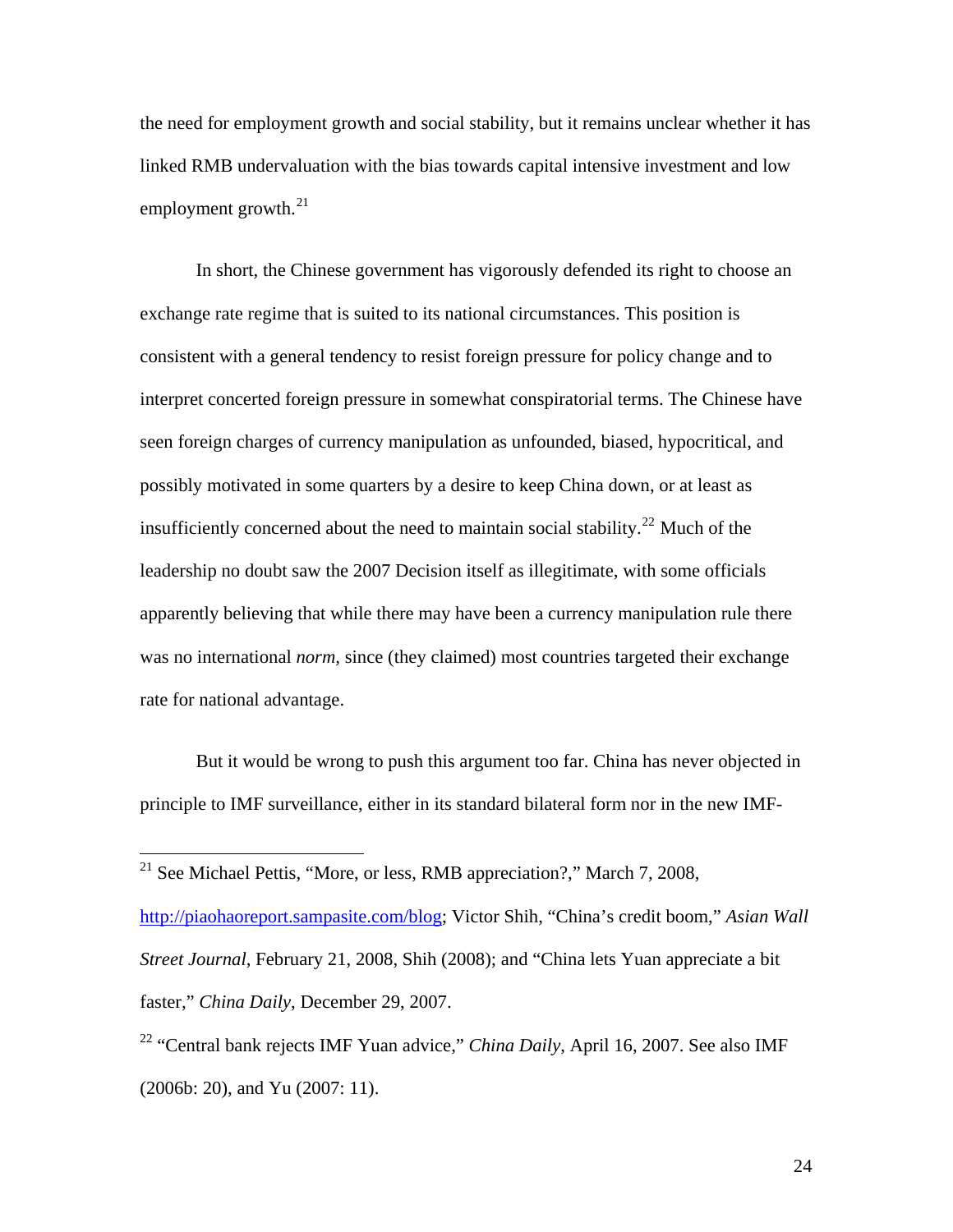sponsored "multilateral surveillance" discussions on reducing global imbalances held over 2006-7. It has also been willing, even if belatedly and insufficiently, to respond to international pressure to change its policies, though some important domestic groups were pushing in the same direction (Taylor 2007: 299-300). In 2006 the NRDC in its 11th five year plan also adopted the goal of achieving a balanced current account within five years. Their main argument in fact turns on the *rate* of change required to achieve the stated goals of more balanced growth whilst maintaining economic and social stability. At the same time, China has also reasonably insisted that it should not have to bear the main share of the adjustment costs of reducing global imbalances.<sup>[23](#page-24-0)</sup> In their debate with IMF staff in 2006, the Chinese government "agreed that greater flexibility was needed over the medium term, but stressed that exchange rate reform would proceed in a gradual and controlled manner" (IMF 2006b: 3). Even as the leadership's stated goal of achieving more balanced growth appeared increasingly unlikely to be achieved, the gradualist strategy has remained intact because it reflects a perceived need to balance multiple and sometimes conflicting internal and external goals.

<span id="page-24-0"></span> $^{23}$  Various US Congressional bills aimed at inducing China to permit more rapid RMB appreciation, for example, do not offer any US quid pro quo, reinforcing Chinese concerns about bias. Goldstein (2007: 17-18) agrees that the US must accept fiscal deficit reduction in return, but offers no means by which any such commitment could be credibly enforced; by contrast, his suggestion that the Treasury and IMF both name China as a currency manipulator would result in highly credible sanctions against China.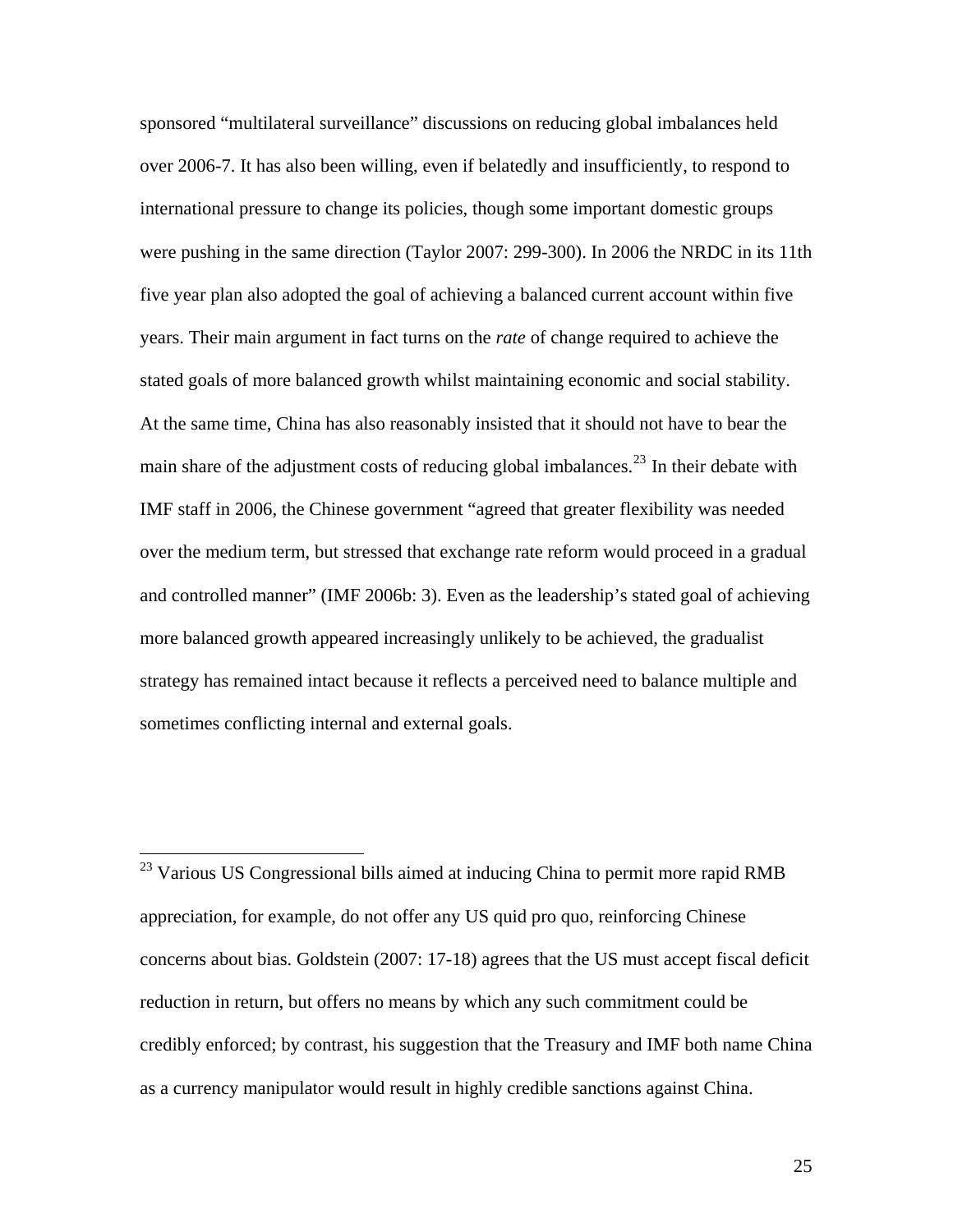## 3.2 The United States

The US has historically been the main architect and supporter of multilateral rules on macroeconomic policy but at the same time it has often been conspicuously reluctant to accept external constraints upon its own macroeconomic policy choices. This tension in US policy remained evident after the breakdown of the Bretton Woods exchange rate system, under which it chafed under the constraint on its monetary policy implied by the gold convertibility of the dollar (Gowa 1983; Solomon 1982). Even in periods of extreme dollar weakness or overvaluation, the US government refused to accept that this could amount to a breach of its multilateral obligations. Generally, US policy towards the dollar has often been described as one of "benign neglect"; at times, US officials even "talked down" its value. At the same time, the US has used international forums, including the IMF and G7/8, to insist that other countries accept surveillance over their macroeconomic policies and, often, greater responsibility for global imbalances.

The US has periodically recognized that a perception of double standards can weaken incentives for other countries to accept global rules and norms, and US officials have often spoken of the US's willingness to accept multilateral discipline. In February 2007, the Bush administration altered its formerly skeptical stance towards the IMF by agreeing with other G7 countries to improve the perceived even-handedness of IMF surveillance: "To be more effective [IMF] surveillance must be applied equally and evenhandedly, focused on external stability, and subject to a clear accountability framework, without creating new obligations." But there is little evidence that this wavering rhetorical commitment to multilateralism has been matched by policy action. Keen to demonstrate their political independence, IMF staff in their mid-2007 annual consultation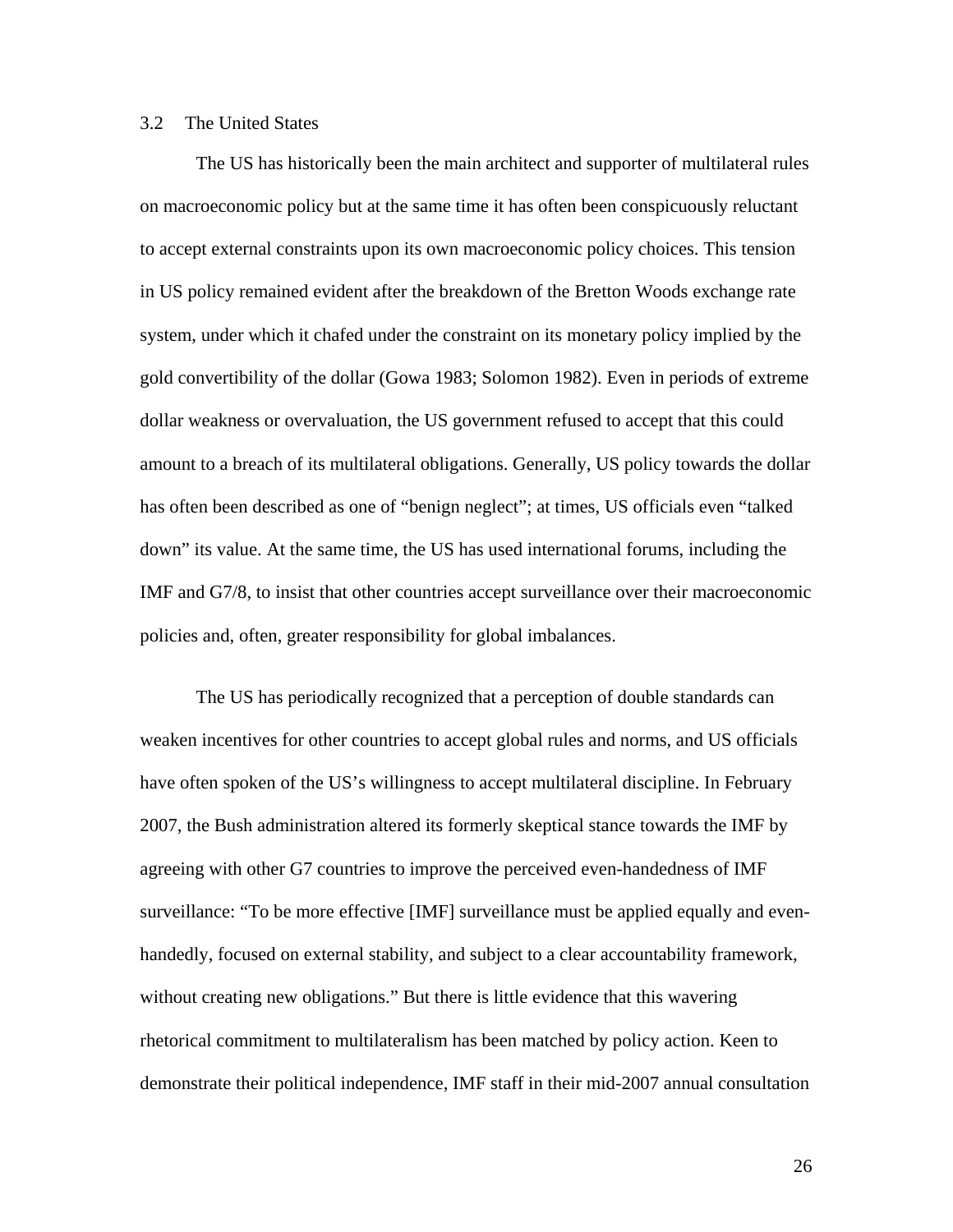with the US argued that the dollar was modestly overvalued. The US Treasury objected, arguing that it was impossible to measure a currency's fair value and that it was "skeptical about the notion of overvaluation for a market-determined exchange rate".<sup>[24](#page-26-0)</sup> Monetary easing by the Federal Reserve from August 2007 contributed to further dollar depreciation, but this was a response to the domestic credit crunch rather than multilateral pressure. From China's perspective and that of other observers, this episode underlined the biased nature of IMF surveillance and led to a substantial worsening of the IMF's relationship with China.<sup>[25](#page-26-1)</sup> It also weakened the IMF's hand (and that of the Treasury) in arguing that further RMB appreciation was necessary.

The limits of multilateral constraint over US policy have been especially apparent in fiscal policy. The US fiscal deficit, one component of the net national dis-saving that is the counterpart of the rising current account deficit since the late 1990s, reached \$413 billion in 2004 or 3½% of GDP. After 2004 the fiscal deficit declined only modestly during the credit boom, at a time when private sector savings continued to fall. Tax increases were off the domestic agenda during the Bush years and were also largely absent from IMF surveillance discussions. In G7 meetings from 2005, Washington accepted language calling for US fiscal consolidation as part of a multilateral effort to reduce global payments imbalances, but the emphasis was firmly on spending reductions and tax increases were not mentioned. The IMF was given more leeway to be more forthright about the need for politically difficult policy changes in the US, including <u>.</u>

<span id="page-26-0"></span><sup>24 &</sup>quot;Treasury's Plan Backfires as IMF Targets Dollar Instead of Yuan," *Bloomberg.com*, August 23, 2007.

<span id="page-26-1"></span> $^{25}$  Author interviews.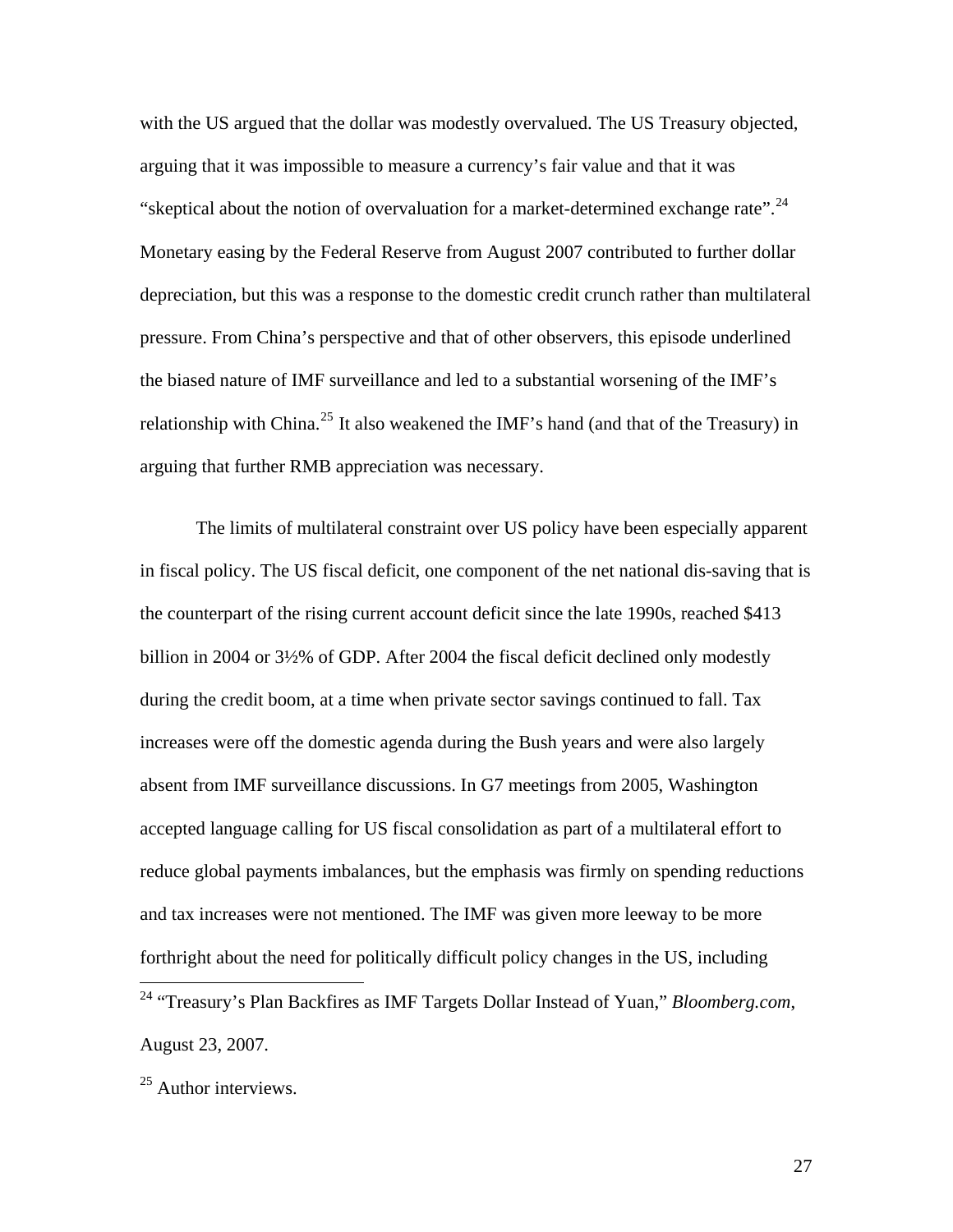fiscal deficit reduction, but the practical effect has been disappointing.<sup>[26](#page-27-0)</sup> In the multilateral consultations on global imbalances over 2006-7, IMF assumptions about the likely future trajectory of the US fiscal balance tracked the Bush administration's own optimistic projections (IMF 2007: 26). As the economy weakened after 2007, the underlying weaknesses of the long term US fiscal position were sharply exposed.

<span id="page-27-1"></span><span id="page-27-0"></span>Notwithstanding this continued reluctance to accept multilateral constraint on its own macroeconomic policy choices, the US administration has wished to be seen to be deploying the various tools at its disposal, including multilateral ones, to pressure China to revalue the RMB. In September 2005, US Treasury Undersecretary Tim Adams argued that there was a "perception that the IMF is asleep at the wheel on its most fundamental responsibility – exchange rate surveillance".<sup>[27](#page-27-1)</sup> The US desire to strengthen the process of multilateral surveillance, culminating in the 2007 Decision in the IMF, was one component of this strategy. US efforts within the G7/8 to obtain support in Europe and Japan for these demands was a second component. But it has been America's unilateral options which have been the most distinctive component. Since the 1988 Omnibus Trade and Competitiveness Act, Congress has required the Treasury to report biannually on whether particular countries are guilty of currency manipulation and for the Treasury secretary to undertake multilateral or bilateral negotiations with any such countries. US  $\overline{a}$ <sup>26</sup> For example, see Rodrigo de Rato, "Global Imbalances and the Transatlantic Relationship," speech at the European Institute, Washington DC, 10 November 2005. 27 Remarks by Under Secretary for International Affairs Timothy D. Adams at an Institute for International Economics Conference on "The IMF: Back to the Basics", September 23, 2005: [http://www.ustreas.gov/press/releases/js2940.htm.](http://www.ustreas.gov/press/releases/js2940.htm)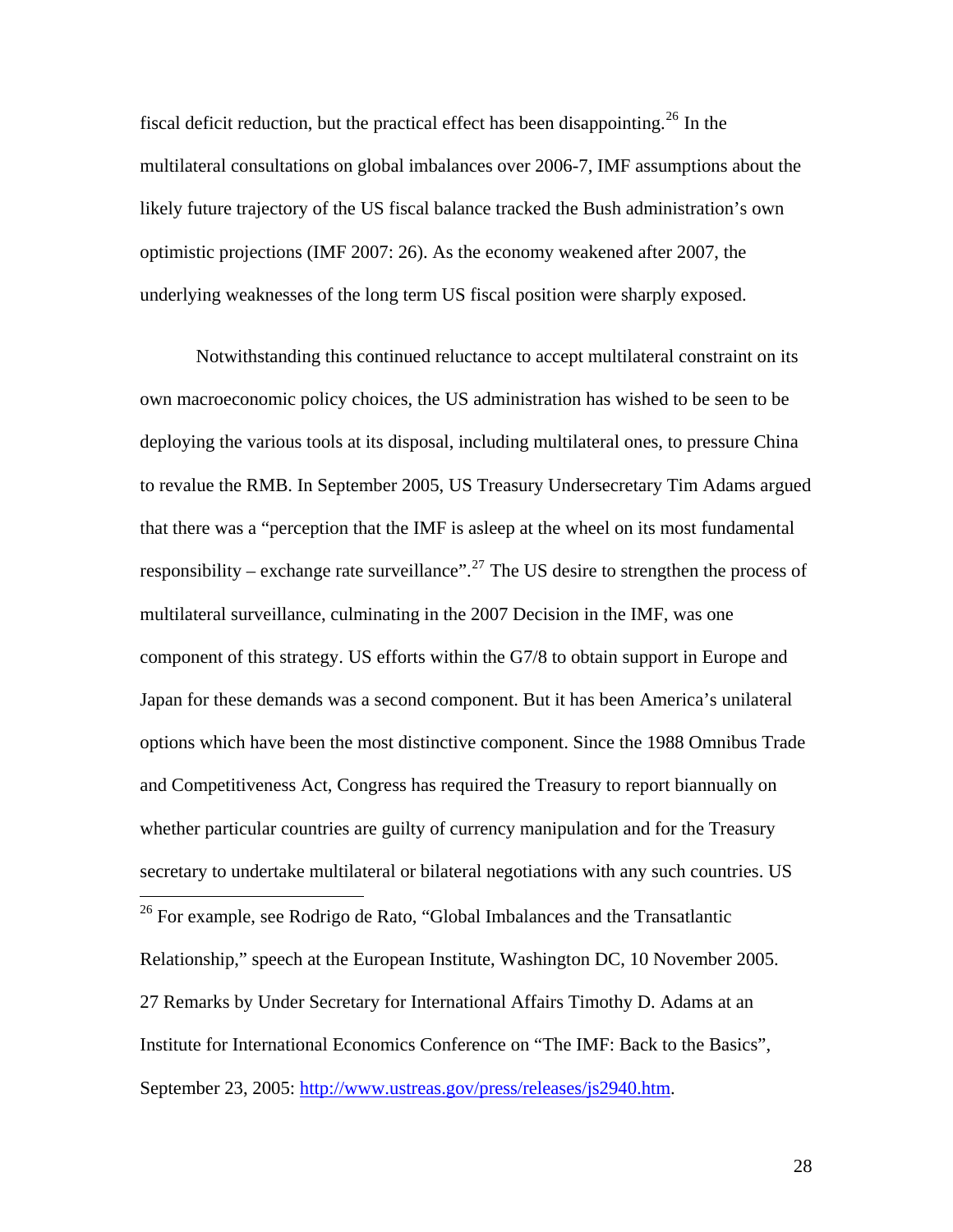law is based upon the IMF's 1977 rules on currency manipulation and is intended to strengthen their enforcement.<sup>[28](#page-28-0)</sup> The Treasury recommended negotiations with China on its currency for the first time in November 1990, and China continued to be cited for potential or actual currency manipulation until October 2001.

Despite the activism of the Bush administration regarding China's exchange rate policy on a variety of fronts, however, the most striking aspect of US policy is that no Treasury citation for currency manipulation occurred during the Bush years despite the large increase in China's current surplus and its bilateral surplus with the US in particular (Frankel and Wei 2007). Although initial indications were that the Obama administration might reverse this policy, as of mid-2009 there has been more continuity than change in US policy in on this issue. Occasional sharp criticisms by Bush administration officials of IMF inactivism on China's currency policy could just as easily have been directed at the US government itself, as various Congressional critics noticed.

The reality is that the US government has been divided over the merits of a more aggressive policy on China's exchange rate policy. This is partly because the US-China relationship is much broader than their commercial relationship, but also because both the White House and Congress have been more convinced of the political merits of perceived activism than of the importance of more rapid RMB revaluation. The administration's public activism on the RMB issue has helped to contain the political pressures, always most acute in Congress, that have stemmed from those sectors of the economy that have

<span id="page-28-0"></span> $^{28}$  22 U.S.C. 5304, section 3004.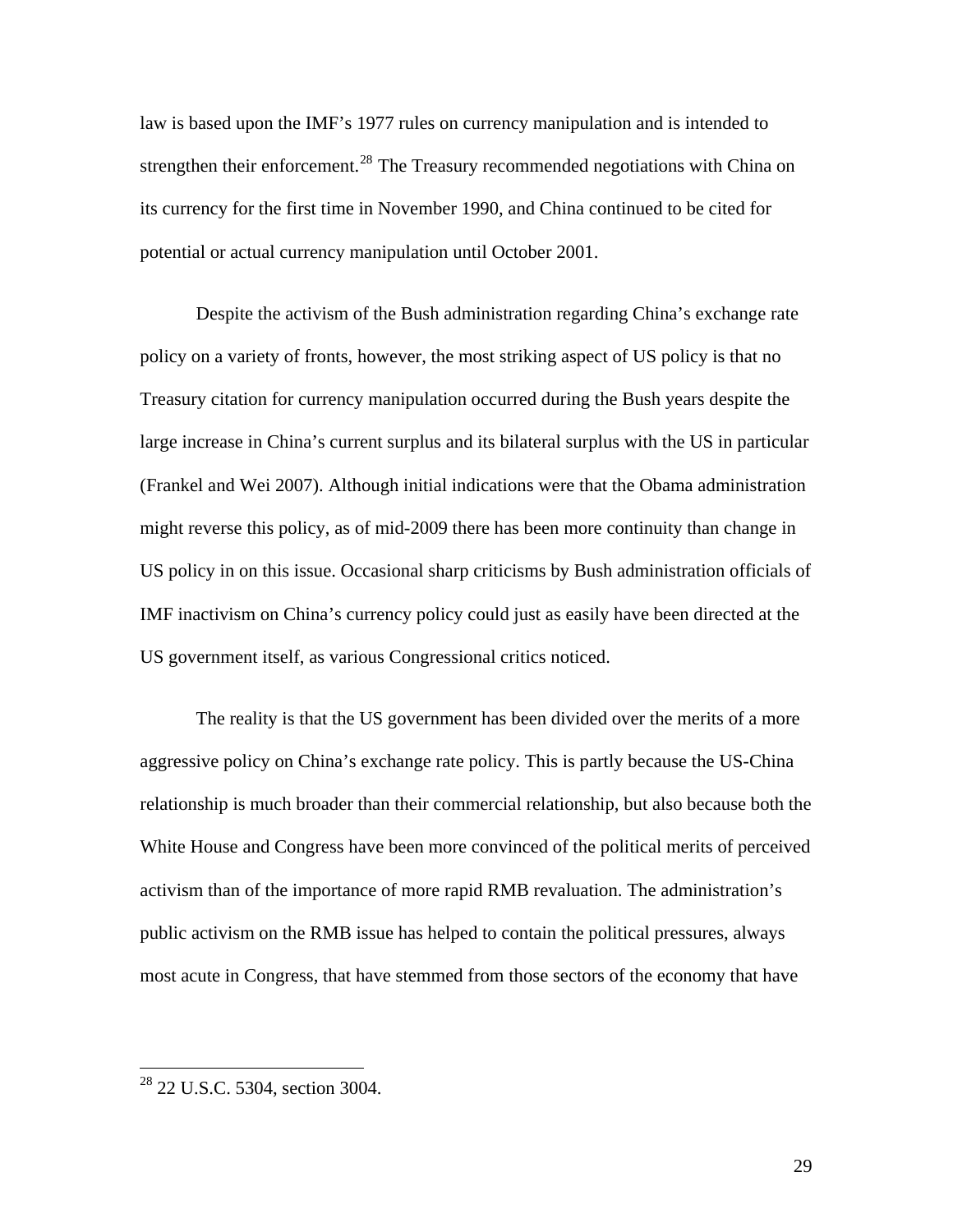felt most vulnerable to Chinese imports (such as steel and textiles).<sup>[29](#page-29-0)</sup> The losers from RMB undervaluation have spoken more loudly than the winners, who have included those US multinational companies (MNCs) using China as an export base as well as those US firms that have resold Chinese goods or used Chinese imports as production inputs. Organizations such as the US-China Business Council, comprised mainly of large US firms, have been publicly quiet but have still exerted pressure on the administration and Congress to avoid a confrontational policy.<sup>[30](#page-29-1)</sup> This, as well as the strengthening effects of the global economic crisis on China's international negotiating position, helps to explain why the Obama administration has not diverged from Bush policy in this area.

In addition to the varying distributional effects of RMB undervaluation on the US political economy, another source of policy moderation has been the administration's tendency to favour tactics of engagement over confrontation. The administration stressed the legal difficulty of proving "intent" to manipulate in both the IMF rules and US legislation, even though this had evidently not been an obstacle before  $2001$ .<sup>[31](#page-29-2)</sup> In addition, Henry Paulson, Treasury Secretary from 2006, was seen as a "China heavyweight" whose personal influence in China would allow more quiet bilateral

<span id="page-29-0"></span> $29$  See, for example, the membership of the Chinese Currency Coalition, which demanded immediate sanctions on China:<http://www.chinacurrencycoalition.org/>, accessed 28 April 2008.

<span id="page-29-2"></span><span id="page-29-1"></span><sup>&</sup>lt;sup>30</sup> See testimony of John Frisbie, President, the US-China Business Council, Hearing on US-China Economic Relations Revisited, Senate Committee on Finance, March 29, 2006.  $31$  See McCown, Pollard, and Weeks (2007) and Sobel (2007).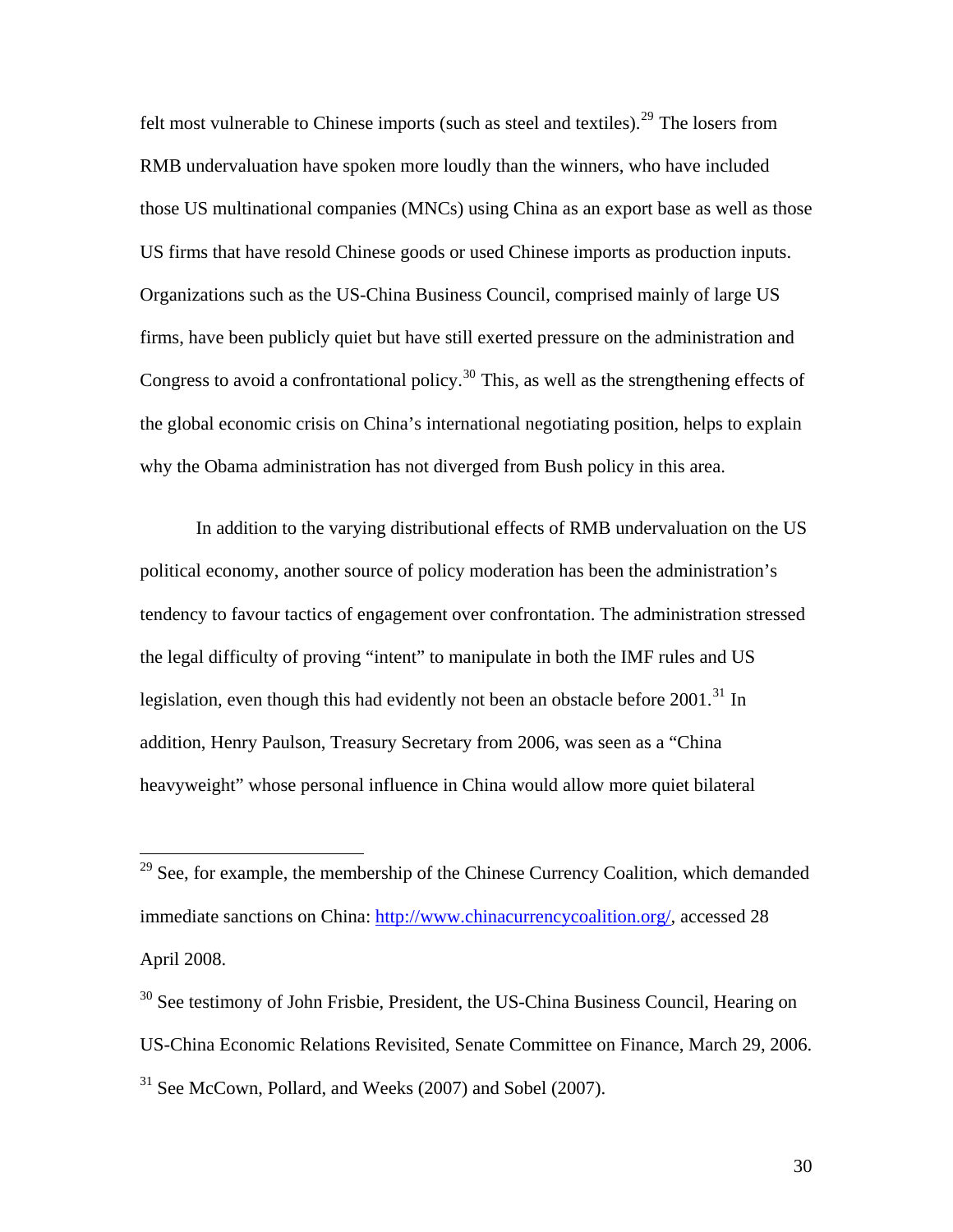diplomacy to work its magic (see Paulson 2008). The US Treasury (2007:2) report in December 2007 outlines this approach:

China should significantly accelerate the appreciation of the RMB's effective exchange rate in order to minimize the risks that are being created for China itself as well as the world economy, of which China is an increasingly critical part. Treasury reinforces the need for China to rebalance growth, including reform of the exchange rate regime, with Chinese authorities at every available opportunity and will continue to do so. China's exchange rate regime has been a prominent feature of the U.S.-China Strategic Economic Dialogue (SED), G-7 discussions with China, and G20 and IMF Board deliberations.

However, the main objective of the SED was to normalize the broader political relationship with China. In economic terms, the Paulson Treasury prioritized Chinese financial sector liberalization over RMB appreciation, arguably because of the greater influence of Wall Street interests over the SED agenda compared to that of importcompeting manufacturing industry and unions. On financial liberalization the SED achieved little. On the RMB, it was probably one factor among many that led the Chinese to modify the currency regime in July 2005 (Sanford 2006: 11-12). This is not to suggest that the SED was entirely or even mainly a media game to assuage domestic losers from RMB undervaluation, but it proved a valuable source of political protection for China against its most vociferous US critics. The Schumer-Graham Senate bill of early 2005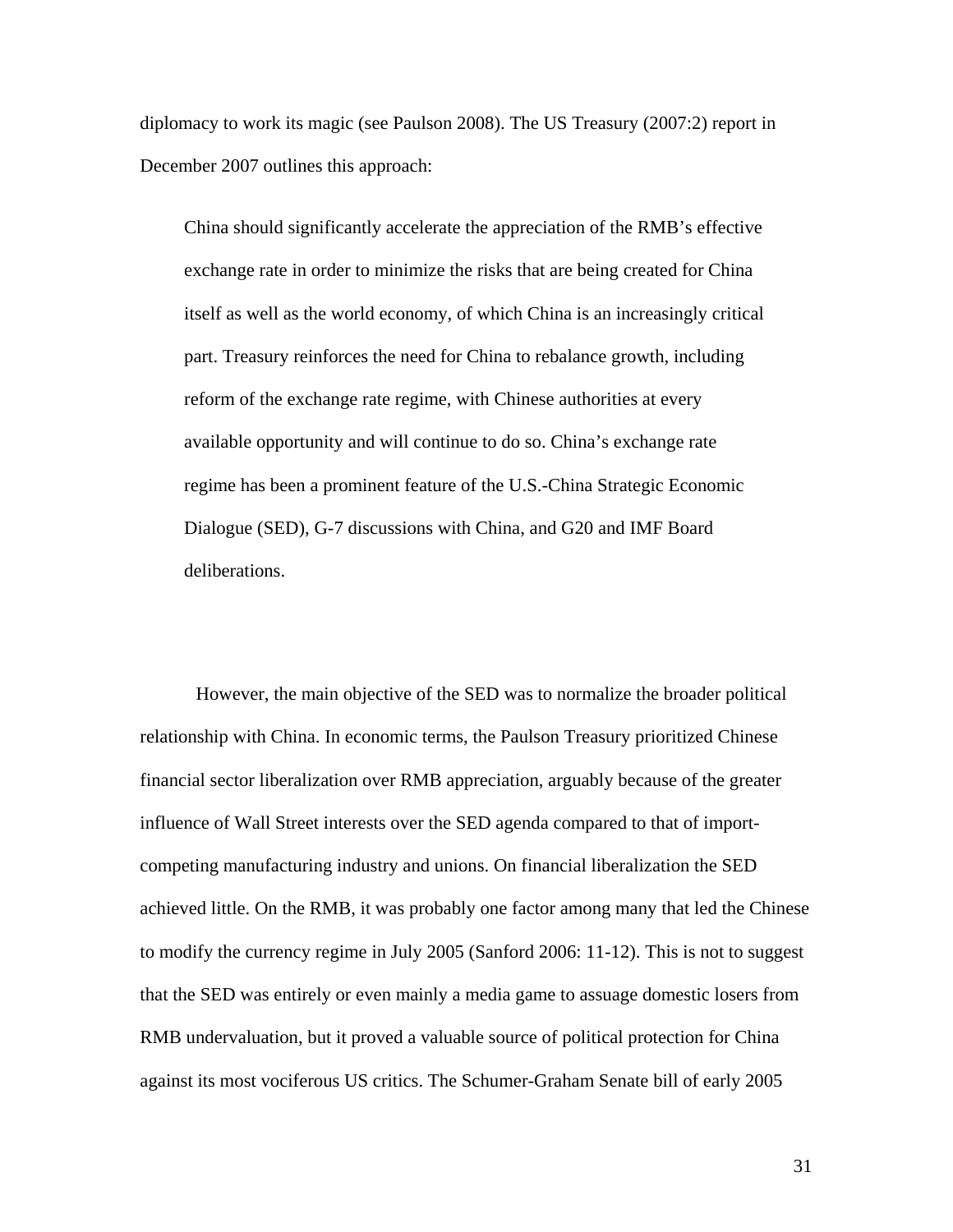would have authorized a 27.5% tariff on Chinese imports if negotiations with China did not result in the elimination of the assumed equivalent undervaluation of the RMB. However, a final vote on this bill, like others that followed it, was deferred on the understanding that the Treasury would "take action" to ensure concrete change in China's currency policy (Henning 2007: 789).

In conclusion, the multilateral surveillance regime places little constraint on US policy, but it has been of some use to the US as an additional means of pressuring others, including China, to take adjustment measures. Multilateral and bilateral diplomacy has also allowed the US political system to absorb and deflect domestic pressure to act more aggressively on China's currency and commercial policies. Of course, diplomacy cannot deflect such pressure completely and the Chinese government realized that its limits were being reached by mid-2005. The US ability to mobilize international pressure on China through the IMF, the G7/8 and in Asia, and its ability to leverage China's asymmetrical dependence on the US export market, testifies to America's still unrivaled power in the global system. Even so, US power on China achieved only modest results, in large part because China understood that the US was divided on the importance of RMB revaluation. What it has arguably achieved, besides a modest revaluation against the dollar, is to rule out the possibility of future RMB *depreciation* against the dollar, which the Chinese realize would likely destabilize the complicated political equilibrium into which US policy in this area has settled in recent years. This is arguably a necessary – and reasonable – price for China to pay to maintain export market openness in the US.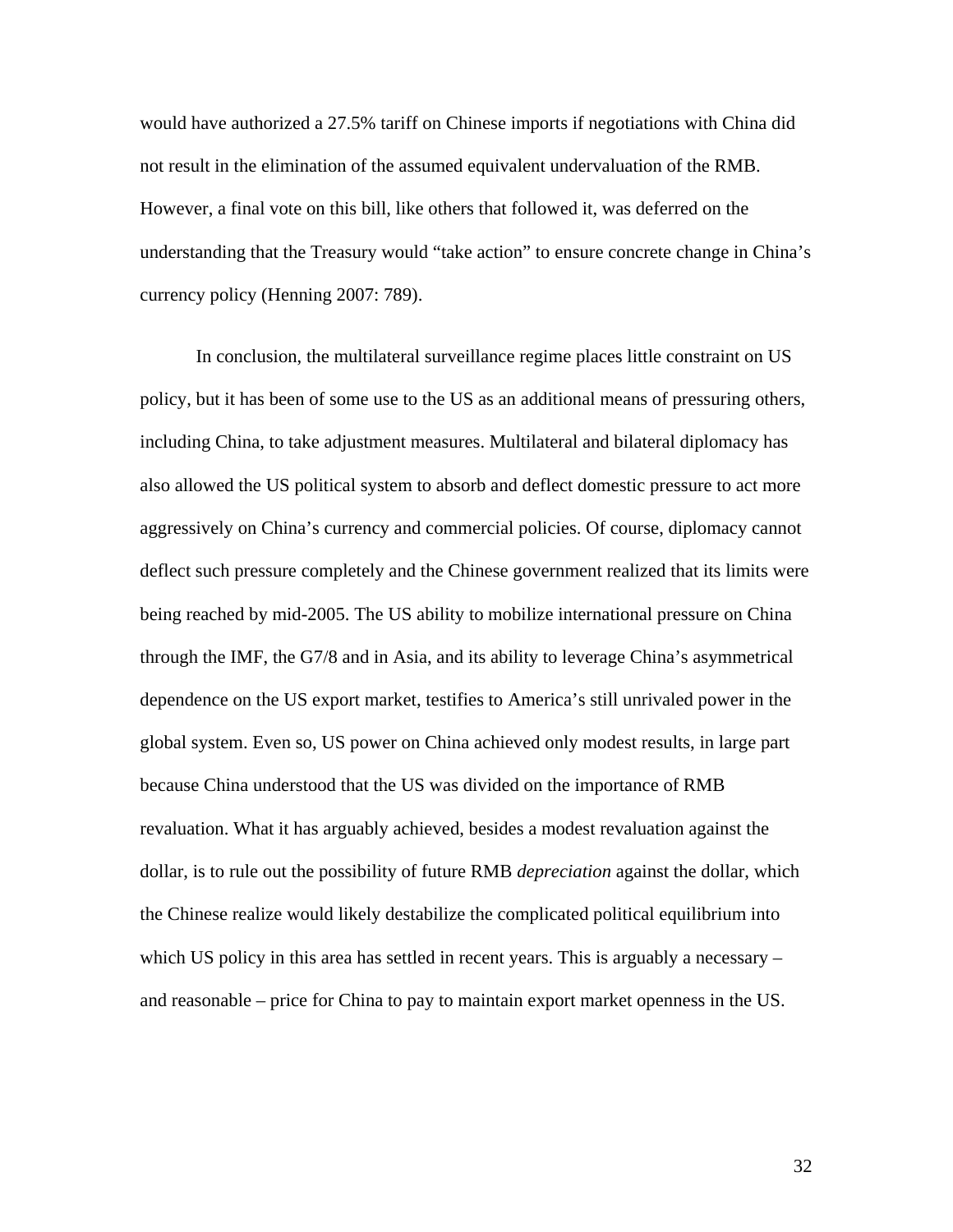### 3.3 The European Union

 $\overline{a}$ 

European countries often see themselves as the most willing of all the major countries to accept multilateral rules and norms and have been critical of American unilateralism (Henning 2007: 790). The EU has been involved in a range of international macroeconomic discussions involving China and the US, notably at the G7/8 and in the IMF-led multilateral consultations of 2006-7. In the EU's public pronouncements on its bilateral relationship with China, the tone is restrained and public mention of RMB undervaluation is relatively rare. Accusations of currency manipulation have so far been absent.<sup>[32](#page-32-0)</sup> It is more difficult to know if European officials have been more robust with their Chinese counterparts behind the scenes, but at least until recently, EU leaders seemed inclined to accept the Chinese view that its currency reform should be gradual and mainly a matter for China (Sanford 2006: 13).

Europe's relatively passive stance towards the whole issue of global imbalances may initially have reflected Europe's relatively balanced current account position, including its bilateral balance with China (Ahearne and Von Hagen 2006). Today, however, the EU is China's major export market. The EU's bilateral trade balance with China deteriorated markedly from 2004 and by the first half of 2008 its deficit with China

<span id="page-32-0"></span> $32$  See, for example, European Commission (2007), 5-6. The Commission's website on relations with China, in contrast to US equivalents, makes little mention of the exchange rate issue: [http://ec.europa.eu/external\\_relations/china/intro/index.htm,](http://ec.europa.eu/external_relations/china/intro/index.htm) accessed 8 May 2009.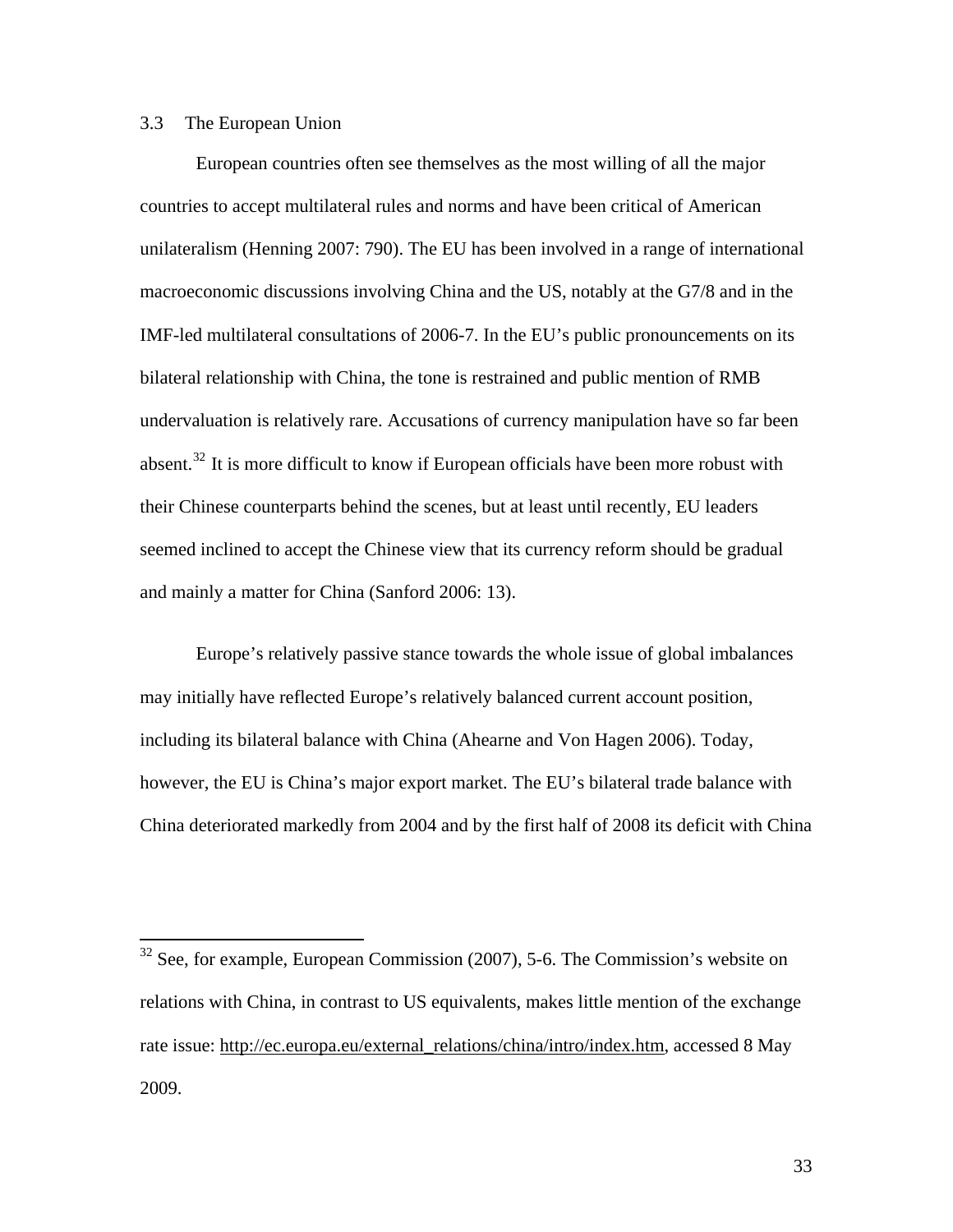was only slightly smaller than America's.<sup>[33](#page-33-0)</sup> Since 2004, the EU's overall current deficit has also sharply deteriorated, especially for countries other than Germany (figure 1). Parts of the European economy have suffered from the strong euro, notably textiles, apparel, steel, automobiles, and consumer electronics.<sup>[34](#page-33-1)</sup> As in the US, however, Europe's multinational corporations have been less vulnerable to RMB undervaluation. In short, the EU's now comparable trade deficit with China and the similar divide over China policy within Europe's private sector, suggests that other factors account for Europe's greater passivity compared to the US.

In the area of macroeconomic policy, Europe's complex institutional framework assigns responsibility for different policies to a range of actors that are relatively insulated from private sector lobbies (Henning 2007). The European Central Bank (ECB) is unusually politically autonomous by any standard and has prioritized the fight against inflation. The Eurogroup of euro-area finance ministers, established as a political counterweight to the ECB, finds it difficult to reach consensus and so lacks authority relative to the ECB. The Council of Ministers in principle has responsibility for exchange rate policy (since the Nice Treaty via qualified majority voting), but it has so far been  $\overline{a}$ 

<span id="page-33-0"></span><sup>33</sup> [http://english.mofcom.gov.cn/aarticle/statistic/ie/200808/20080805710668.html,](http://english.mofcom.gov.cn/aarticle/statistic/ie/200808/20080805710668.html)

accessed August 11, 2008.

<span id="page-33-1"></span> $34$  See the letter to the President of the European Commission from the Business Europe lobby (the umbrella group of national industry confederations) of 17 April 2008, available at

[http://212.3.246.117/docs/1/PDFPGEHCFHFCMGABPFMEELPDPDBW9DBNBD9LT](http://212.3.246.117/docs/1/PDFPGEHCFHFCMGABPFMEELPDPDBW9DBNBD9LTE4Q/UNICE/docs/DLS/2008-00600-E.pdf) [E4Q/UNICE/docs/DLS/2008-00600-E.pdf,](http://212.3.246.117/docs/1/PDFPGEHCFHFCMGABPFMEELPDPDBW9DBNBD9LTE4Q/UNICE/docs/DLS/2008-00600-E.pdf) accessed 28 April 2008.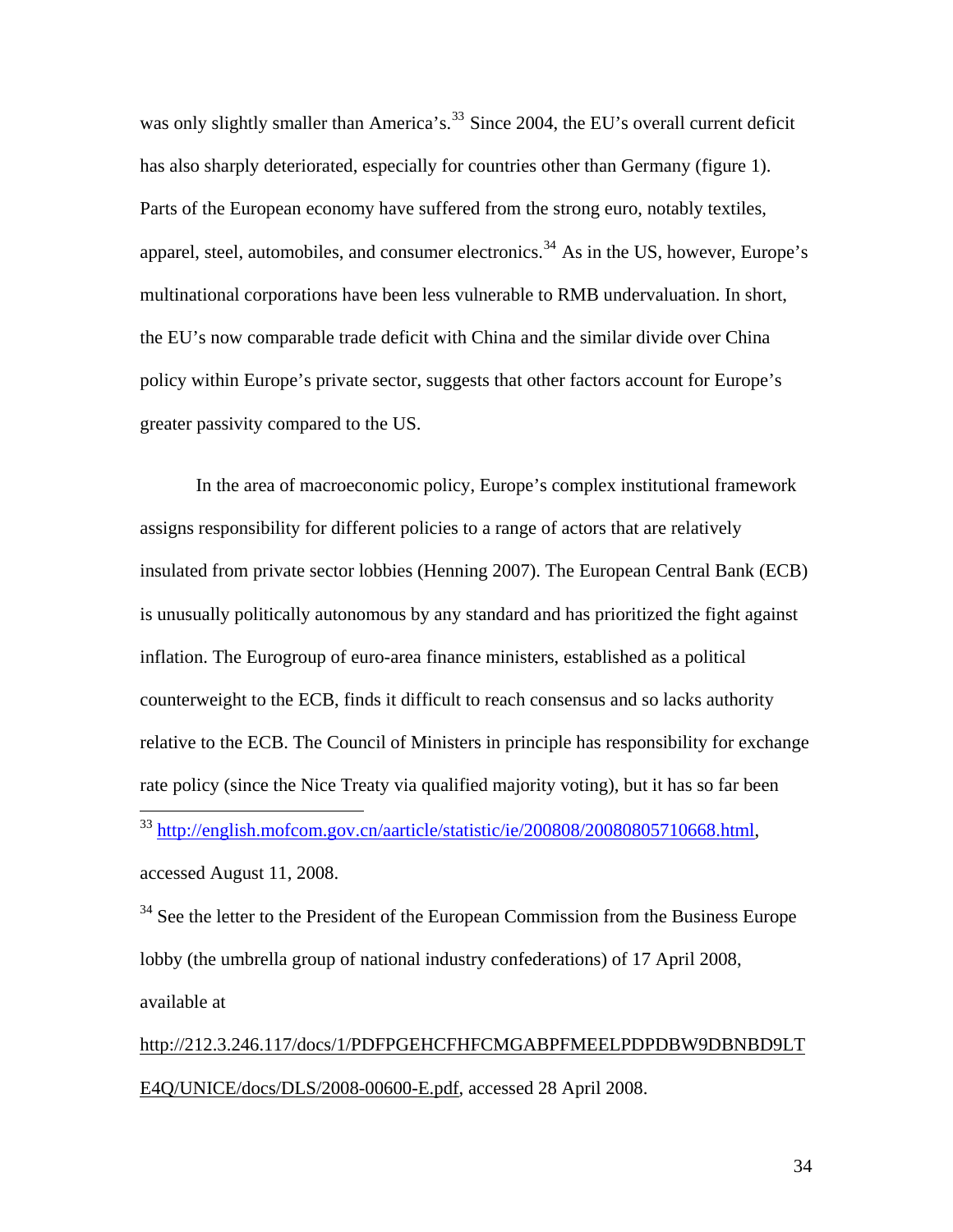unable to exert influence over ECB policy. This partly stems from divergences of interest between major European countries. Germany, still by far Europe's largest exporting economy, saw its export sector boom until 2008 in spite of the euro's strength.<sup>[35](#page-34-0)</sup> The German government has been conspicuously unwilling to join French, Spanish, and Italian calls for the ECB to take growth and exchange rate considerations into account when setting interest rates. The net result of this institutional framework is that the ECB has had substantial effective autonomy on both monetary and currency policy, but, as Henning (2007: 781-785) notes, with little transparency or accountability.

Nor is Eurozone exchange rate policy effectively linked to other European external policies. This is notably true for trade policy, which is the responsibility of the EU as a whole (represented by the Commission). Nor is the European Parliament, in contrast with the US Congress, in any position substantially to influence, let alone to link, either kind of policy. There is no European legislation similar to America's 1988 Trade Act that could encourage the EU's policymaking bodies to take more aggressive action against other countries that undervalue their currencies.

By 2007, there were signs that the rapid appreciation of the euro and Europe's growing trade deficit were changing the balance of interests within the Council of Ministers. Although Germany has rejected French calls for ECB dominance in this area to be reduced, the German government may have supported a stronger EU line on RMB

<u>.</u>

<span id="page-34-0"></span> $35$  In 2006, over 40% of the EU's total exports to China came from Germany. This mainly reflects Germany's relatively complementary export profile with China, by contrast with the larger Mediterranean countries (Henning 2007: 791).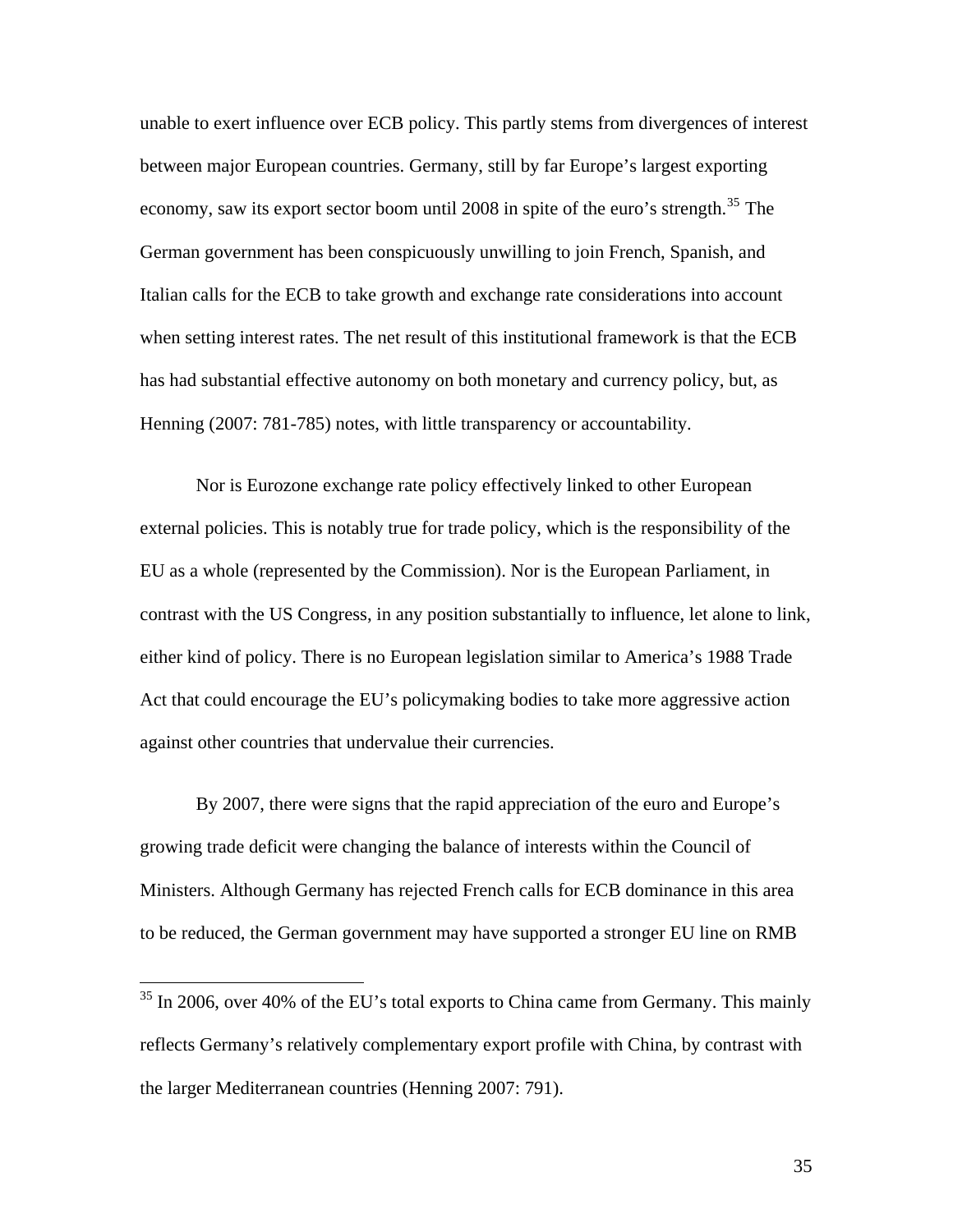undervaluation so as to draw fire away from the ECB.<sup>[36](#page-35-0)</sup> Some German ministers also argued that the US had pushed the Chinese trade burden onto Europe by securing RMB revaluation against the dollar.<sup>[37](#page-35-1)</sup> The Eurogroup also agreed to send negotiators to Beijing in late November 2007 specifically to discuss currency issues with China. At the  $10<sup>th</sup>$ annual China-EU summit, both sides agreed to establish a High Level Economic and Trade Dialogue between the European Commission and China's State Council, as well as an ECB-PBOC working group on exchange rate issues.<sup>[38](#page-35-2)</sup>

These new efforts have so far borne little fruit. The Commission, Eurogroup, and ECB can all argue credibly to the Chinese that they will be unable to contain protectionist pressures without substantial RMB revaluation against the euro, but the disconnect between different aspects of EU policymaking limits the EU's collective leverage. The Chinese argue that they are unable to sustain both a revaluation against the dollar and the euro in short order, and that any large revaluation will jeopardize Chinese economic, social, and political stability. As the global crisis of 2008-9 deepened, calls within the EU for RMB revaluation faded away as attention turned inward and as the euro began to depreciate against the dollar.

<span id="page-35-0"></span><sup>36 &</sup>quot;Sarkozy seeks tougher line on China," *FT.com*, July 22, 2007.

<span id="page-35-1"></span> $37$  "Euro should not carry burden of FX moves-Germany," Reuters, February 5, 2008: [http://uk.reuters.com/article/marketsNewsUS/idUKL0531171220080205;](http://uk.reuters.com/article/marketsNewsUS/idUKL0531171220080205) "Steinbrück at odds with French over ECB," *FT.com*, July 8, 2008.

<span id="page-35-2"></span><sup>&</sup>lt;sup>38</sup> PBOC is the People's Bank of China, the central bank. See the Joint Statement of the 10<sup>th</sup> China-EU Summit, Beijing, 28 November 2007.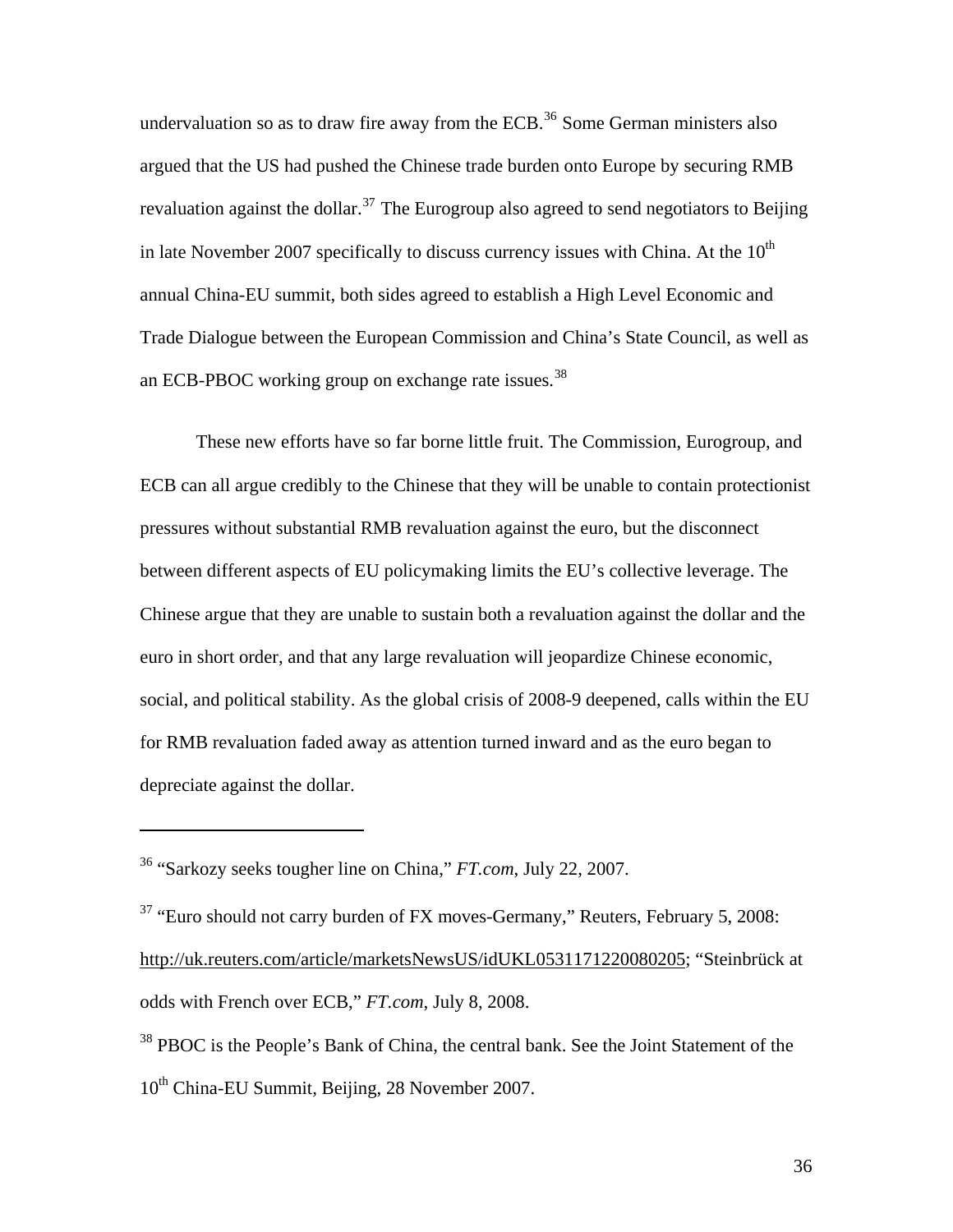Europe's institutional weakness and internal divisions have arguably left the EU, especially its more vulnerable manufacturing industries, at a significant disadvantage. For China, the EU's incoherence has encouraged a growing view in Beijing that the EU is "on a slide to irrelevance" (Fox and Godement 2009: 33). There is a tendency in Europe to wrap this external weakness and inertia in a virtuous cloak of multilateralism, but Europe is less multilateralist than its rhetoric suggests. European macroeconomic policies are unusually constrained by internally agreed rules relating to EMU, but they are no more constrained than the US by multilateral surveillance processes. The EU has never permitted an IMF role in internal EU macroeconomic policy discussions (Mussa 2007: 2). The ECB is Europe's dominant macroeconomic policy institution but is no more inclined to take advice from the IMF than is the Federal Reserve Board. Although the ECB President reiterated the G7 request that China accelerate the revaluation of the RMB in 2007, $39$  the exchange rate appears to play little role in ECB monetary policy setting. As for European fiscal policy, this is largely an outcome of independent national deliberations, constrained only moderately by the EU's own Stability and Growth Pact. Since the crisis, domestic fiscal priorities have pushed this aside. Some European politicians may have calculated that allowing the US to take the lead in pressuring China would enable Europe to benefit from RMB appreciation without jeopardizing the EU-China relationship. If so, this strategy largely failed.

<span id="page-36-0"></span><sup>&</sup>lt;sup>39</sup> Jean-Claude Trichet, "The Emergence of China in the Global Economy: A European Perspective," speech to the China-Europe Business Meeting in Frankfurt am Main, 8 November 2007.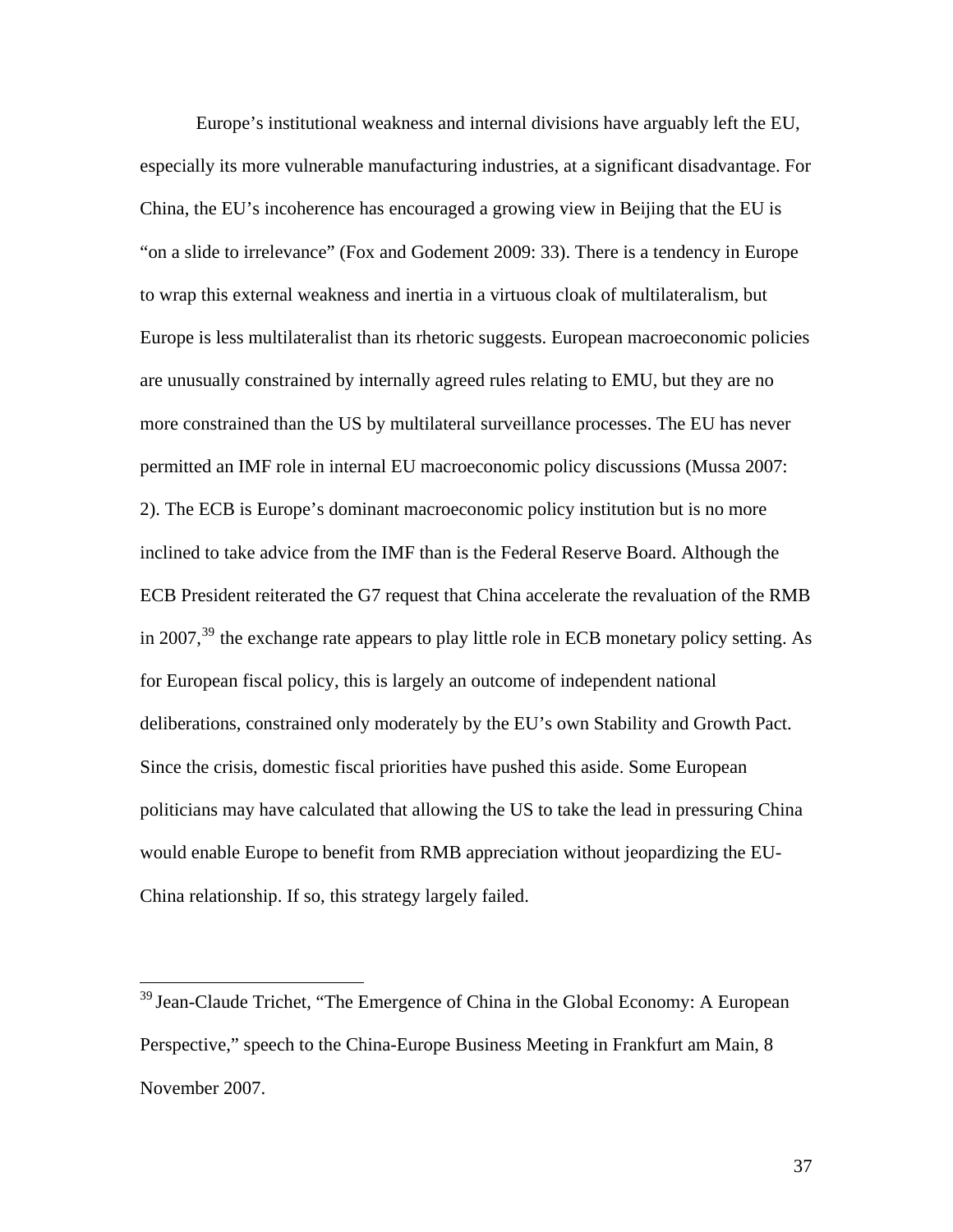#### 4 Conclusion: Who has power, and what future for collective management?

The G7 consensus on the need for RMB revaluation hardened as the euro continued to appreciate against the dollar over 2006-8. The emergence of a more unified front may have contributed to China's decision to accelerate the pace of appreciation against the dollar towards the end of 2007. Chinese leaders, always wishing to avoid the suggestion that they were responding to foreign pressure, emphasized rising domestic inflation as a justification for accelerated appreciation. By the time the global financial crisis worsened in late summer 2008, the G7 consensus on the RMB was falling apart as political leaders turned their attention to restoring domestic financial stability and fiscal expansion.

In retrospect, none of the major players were willing to accept before the crisis broke that global imbalances threatened the stability of the global economy. None were willing to adopt costly adjustment policies to reduce these imbalances. In time-honored fashion they instead tried to push adjustment costs onto others: the US government combined unilateral and multilateral pressure on China to achieve modest concessions on the RMB so as to placate domestic critics; China continued to promote rapid export growth at the expense of jobs and incomes in competing sectors in advanced countries; and in the EU, Germany benefited from expanding capital goods exports to China while the largest share of the costs of Chinese imports fell on industries in other European countries. China played the diplomatic game exceptionally well, making small but welltimed concessions that deftly avoided a serious international backlash against its exports.

The EU probably came off worst, suffering from a strong euro and a widening trade deficit, as well as increasingly sharp internal tensions on foreign economic policy.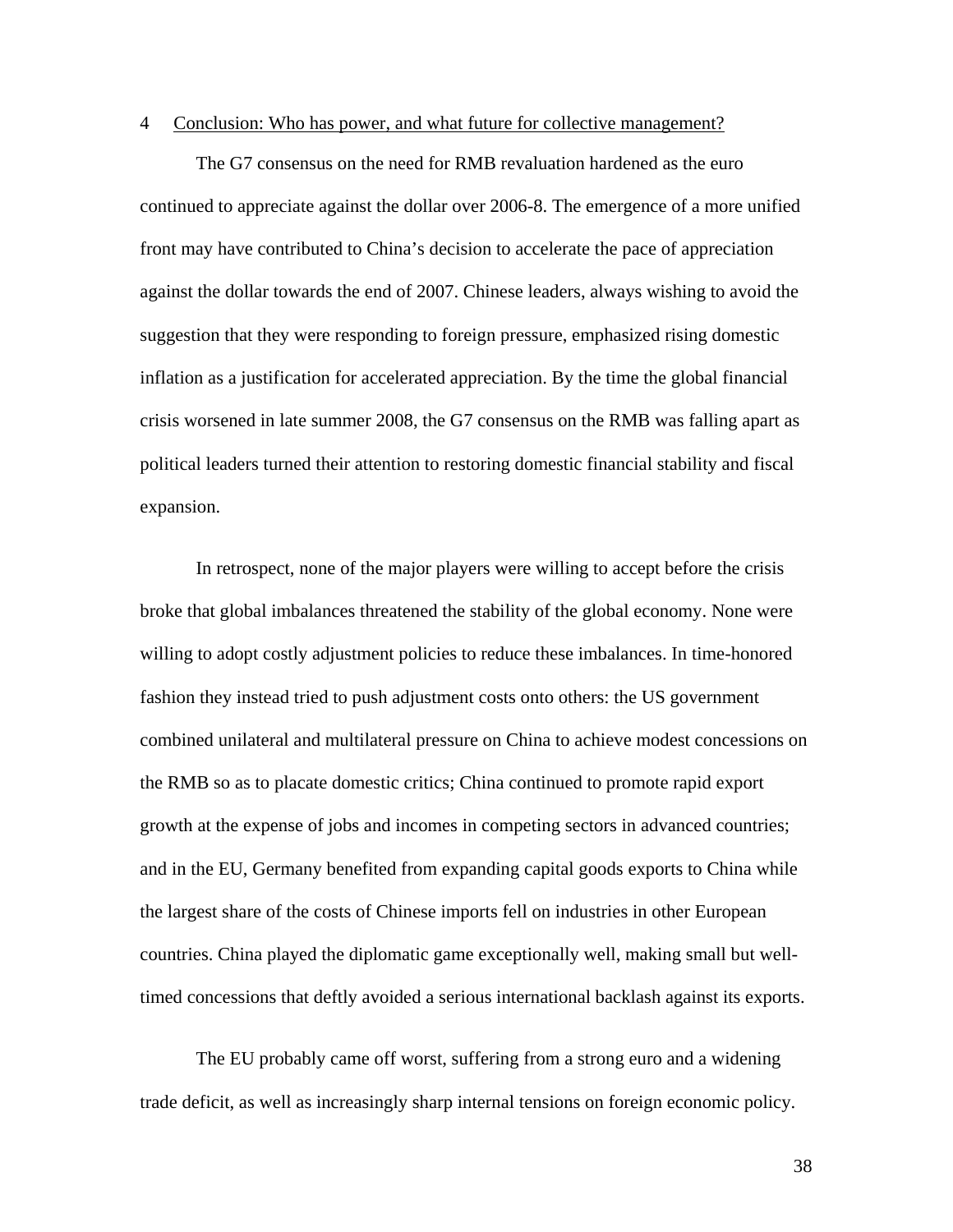Even if it is true that the Chinese government's change of currency regime in July 2005 was motivated by a desire to split the difference between a depreciating dollar and an appreciating euro, this decision came after three years of steady real RMB depreciation against the euro. Furthermore, China's post-2005 currency regime appears to have an important asymmetry: future RMB depreciation against the euro is possible, but depreciation against the dollar would be politically much more risky for the Chinese leadership. China's primary concern remains that of maintaining its overall relationship with the US; by comparison, its relationship with the EU is more narrowly economic and China's leadership seems to believe that the already considerable power gap between the US and EU has shifted against Europe. Although the importance of the EU for China gives Europe considerable potential leverage over China, the EU's institutional incoherence and deep internal divisions have negated it.

If the costs of the mismanagement of global imbalances have been asymmetrically distributed between the G3, this most recent episode of global policy coordination failure<sup>[40](#page-38-0)</sup> has also shown how costs have been borne by all countries. To the extent that international payments imbalances contributed to the global financial and economic crisis of 2008-9, we have all paid the price. Even China, whose economy has continued to grow surprisingly quickly through the global crisis, has increasingly felt the costs of RMB undervaluation. The dramatic and continued over-accumulation of foreign reserves and the growing dependence of its export sector on access to advanced country markets have raised concerns in China about the degree to which it has become 1

<span id="page-38-0"></span> $40$  On the disappointing history of G7 macroeconomic policy coordination, see Webb (1995).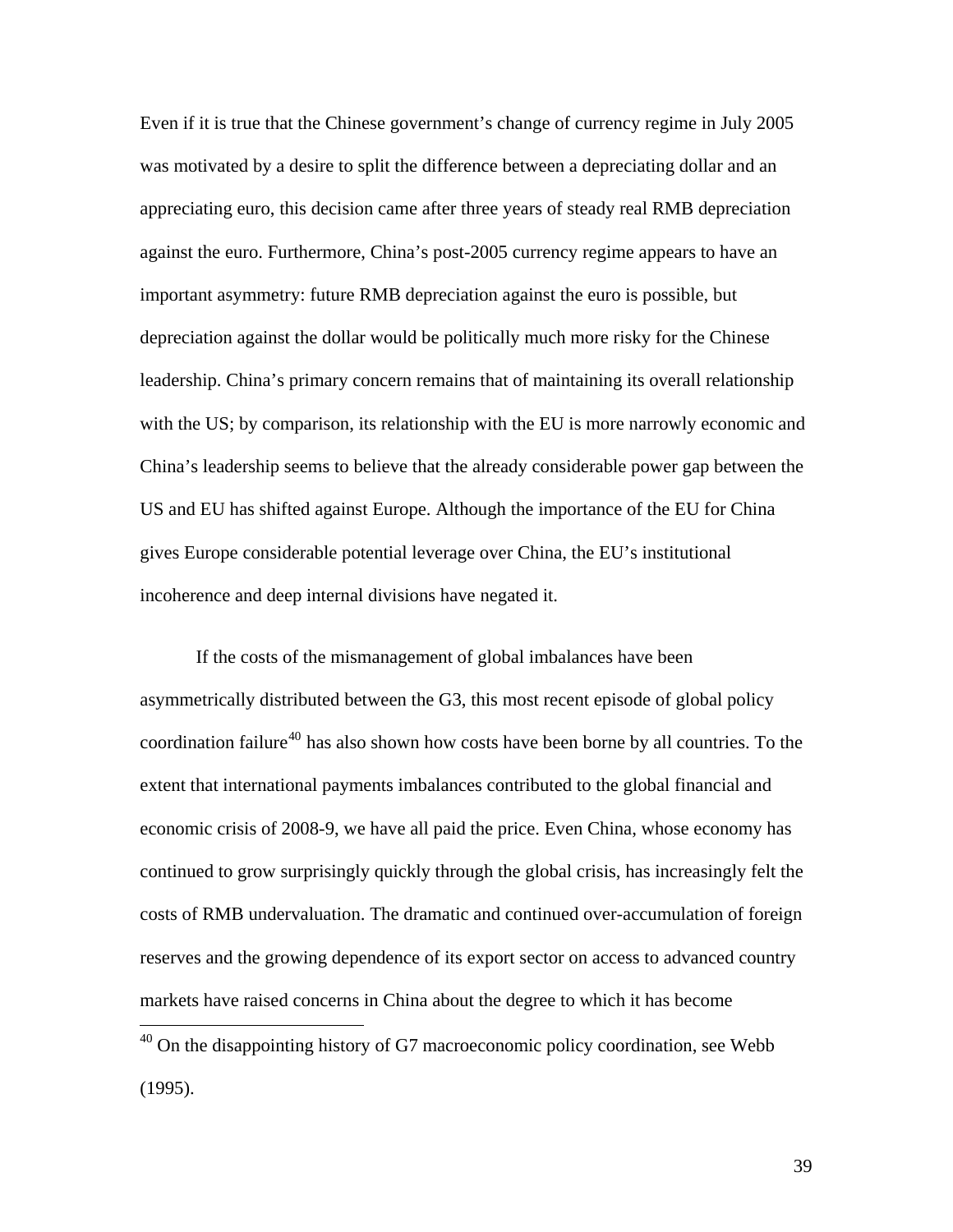dependent upon decisions made elsewhere. Recent proposals by Zhou Xiaochuan, Governor of the PBOC, to enhance the role of Special Drawing Rights as an alternative to the dollar underline the economic and political costs for the government of excessive reserve accumulation as well as China's dependence on international cooperation for solutions to its dilemma. At the same time, America's extraordinary fiscal deficits have made the Bush and Obama administrations increasingly concerned about the need to encourage the Chinese government to continue purchasing US government debt. Thus, the crisis has increased the mutual dependence between the US and China as well as the centrality of this bilateral relationship in the global political economy. The history of global macroeconomic policy coordination suggests that this is unlikely to improve significantly the prospects for more successful coordination in the future, even if the costs of a dysfunctional global macroeconomic regime continue to grow.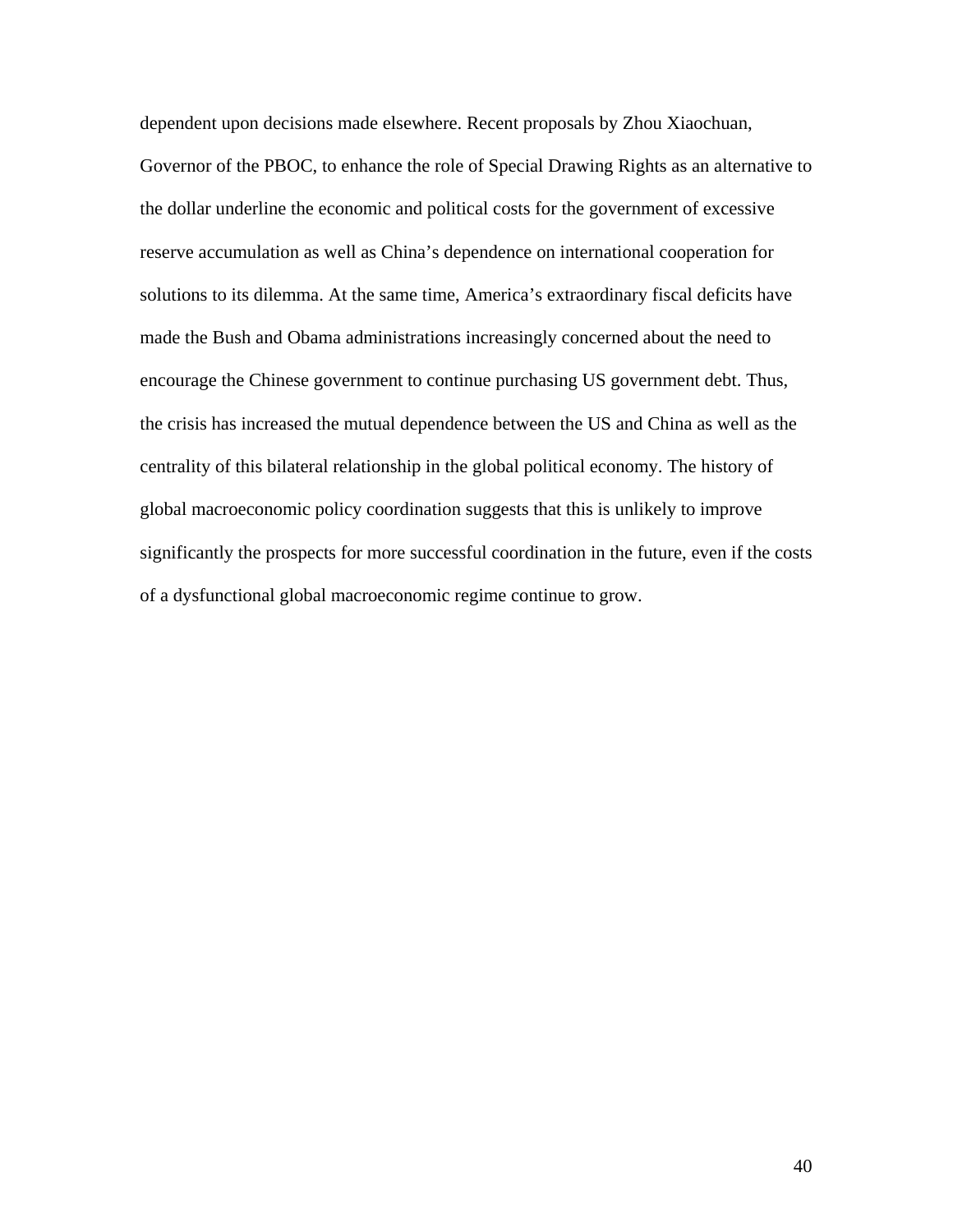#### **Bibliography**

- Ahearne, Alan, and Jürgen Von Hagen. 2006. "European Perspectives on Global Imbalances," paper prepared for the Asia-Europe Economic Forum conference European and Asian Perspectives on Global Imbalances, Beijing, 13-14 July.
- Bergsten, C. Fred. 2008. "A Partnership of Equals: How Washington Should Respond to China's Economic Challenge," *Foreign Affairs*, 87:4, July/August, 57-69.
- Bergsten, C. Fred, Charles Freeman, Nicholas R. Lardy, and Derek J. Mitchell. 2008. *China's Rise: Challenges and Opportunities* (Washington, D.C.: Peterson Institute for International Economics and Center for Strategic and International Studies).
- Bernanke, Ben. 2005. "The Global Saving Glut and the US Current Account Deficit," Sandridge Lecture, Virginia Association of Economics, Richmond, VA, March 10.
- Cline, William R., and John Williamson. 2007. "Estimates of the Equilibrium Exchange Rate of the Renminbi: Is There a Consensus and, If Not, Why Not?", paper presented at the Conference on China's Exchange Rate Policy, Peterson Institute, Washington D.C., October 12.
- Cooper, Richard N. 2005. "Living with Global Imbalances: A Contrarian View," *Policy Brief No. 05-3*, Petersen Institute for International Economics, November.
- Dooley, Michael P., David Folkerts-Landau, and Peter Garber. 2003. "[An Essay on the](http://www.nber.org/papers/w9971)  [Revived Bretton Woods System,"](http://www.nber.org/papers/w9971) *NBER Working Paper*, No. 9971, September.
- European Commission. 2007. *Evaluation of the European Commission's Co-Operation and Partnership with the People's Republic of China: Country Level Evaluation, Final Synthesis Report* (Brussels: European Commission, April).
- Fox, John and François Godement. 2009. "A Power Audit of EU-China Relations," Policy Report, European Council on Foreign Relations (London: ECFR, April).
- Frankel, Jeffrey A., and Shang-Jin Wei. 2007. "Assessing China's Exchange Rate Regime," *Economic Policy*, 22:51, 575–627.
- Funabashi, Yoichi. 1989. *Managing the Dollar: From the Plaza to the Louvre* (Washington D.C.: Institute for International Economics).
- Garcia-Herrero, Alicia, and Tuuli Koivu. 2009. "China's Exchange Rate Policy and Asian Trade," *BIS Working Paper*, no. 282, April.
- Goldstein, Maurice. 2007. "A (Lack of) Progress Report on China's Exchange Rate Policies," *Working Paper Series*, WP 07-5, Peterson Institute for International Economics, Washington D.C.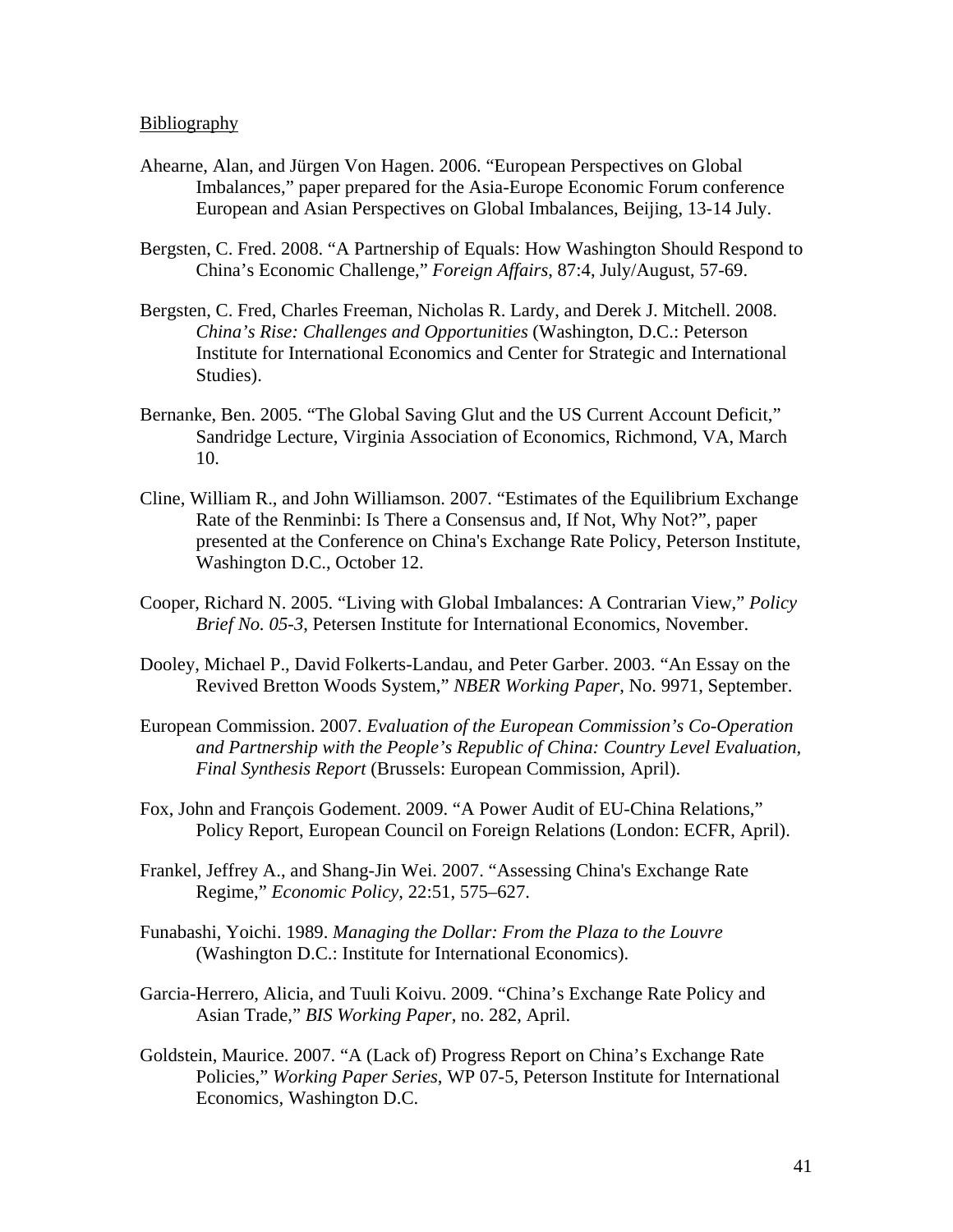- Goldstein, Morris, and Nicholas Lardy. 2007. "China's Exchange Rate Policy: An Overview of Some Key Issues," paper presented at the Conference on China's Exchange Rate Policy, Peterson Institute for International Economics, Washington D.C., October 19.
- Gowa, Joanne. 1983. *Closing the Gold Window: Domestic Politics and the End of Bretton Woods* (Ithaca: Cornell University Press).
- Henning, C. Randall. 2007. "Democratic Accountability and the Exchange-Rate Policy of the Euro Area," *Review of International Political Economy*, 14:5, 774-799.
- IMF. 2005. *World Economic Outlook: Globalization and External Imbalances, May 2005* (Washington D.C.: IMF).
- IMF. 2006a. "Article IV of the Fund's Articles of Agreement: An Overview of the Legal Framework," International Monetary Fund, Legal Department, Washington D.C., June 28.
- IMF. 2006b. *People's Republic of China: 2006 Article IV Consultation Staff Report; Staff Statement; and Public Information Notice on the Executive Board Discussion* (Washington D.C.: IMF, October).
- IMF. 2007. *Staff Report on the Multilateral Consultation on Global Imbalances with China, the Euro Area, Japan, Saudi Arabia, and the United States* (Washington D.C.: IMF, June 29).
- Keidel, Albert. 2008a. "China's Economic Rise Fact and Fiction," *Carnegie Endowment for International Peace Policy Brief*, no. 61, July 2008.
- Keidel, Albert. 2008b. "China's Economic Rise A Technical Note," memo, Carnegie Endowment for International Peace, July 2008.
- McCown, T. Ashby, Patricia Pollard and John Weeks. 2007. "Equilibrium Exchange Rate Models and Misalignments." *Occasional Paper*, 7, Office of International Affairs, March.
- Mussa, Michael. 2007. "IMF Surveillance over China's Exchange Rate Policy," paper presented at the Conference on China's Exchange Rate Policy, Peterson Institute for International Economics, Washington D.C., October 19.
- National Science Board. 2008. *Science and Engineering Indicators 2008* (Arlington, VA: National Science Foundation, two volumes).
- Obstfeld, Maurice, and Kenneth Rogoff. 2004. "The Unsustainable US Current Account Position Revisited," *NBER Working Paper*, No. 10869, October.
- Paulson, Henry M. Jr. 2008. "The Right Way to Engage China," *Foreign Affairs*, 87:5, September/October.